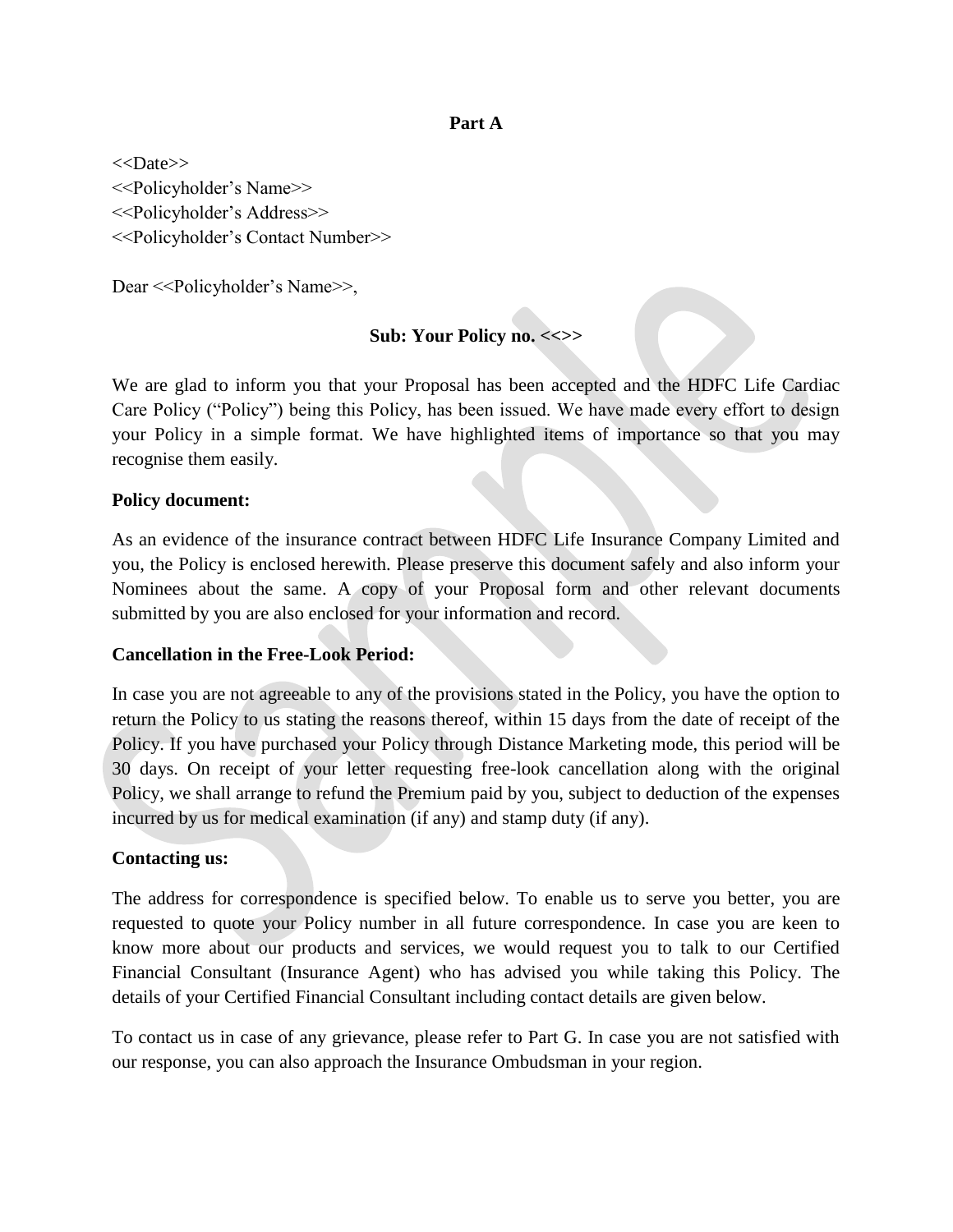Thanking you for choosing HDFC Life Insurance Company Limited and looking forward to serving you in the years ahead.

Yours sincerely,

<< Designation of the Authorised Signatory >>

Branch Address: <<Br/>Shanch Address>>

Agency/Intermediary Code: <<Agency/Intermediary Code>>

Agency/Intermediary Name: <<Agency/Intermediary Name>>

Agency/Intermediary Telephone Number: <<Agency/Intermediary mobile & landline number>> Agency/Intermediary Contact Details: <<Agency/Intermediary address>>

Address for Correspondence: HDFC Life Insurance Company Limited, 11<sup>th</sup> Floor Lodha Excelus, Apollo Mills Compound, N.M. Joshi Marg, Mahalaxmi, Mumbai-400011.

Regd. Off: Lodha Excelus, 13th Floor, Apollo Mills Compound, N. M. Joshi Marg, Mahalaxmi, Mumbai - 400 011.

Call 1860-267-9999 (local charges apply). DO NOT prefix any country code e.g. +91 or 00. Available Mon-Sat from 10 am to 7 pm

| Email – service@hdfclife.com | NRIservice@hdfclife.com (For NRI customers only) Visit – www.hdfclife.com . CIN: L65110MH2000PLC128245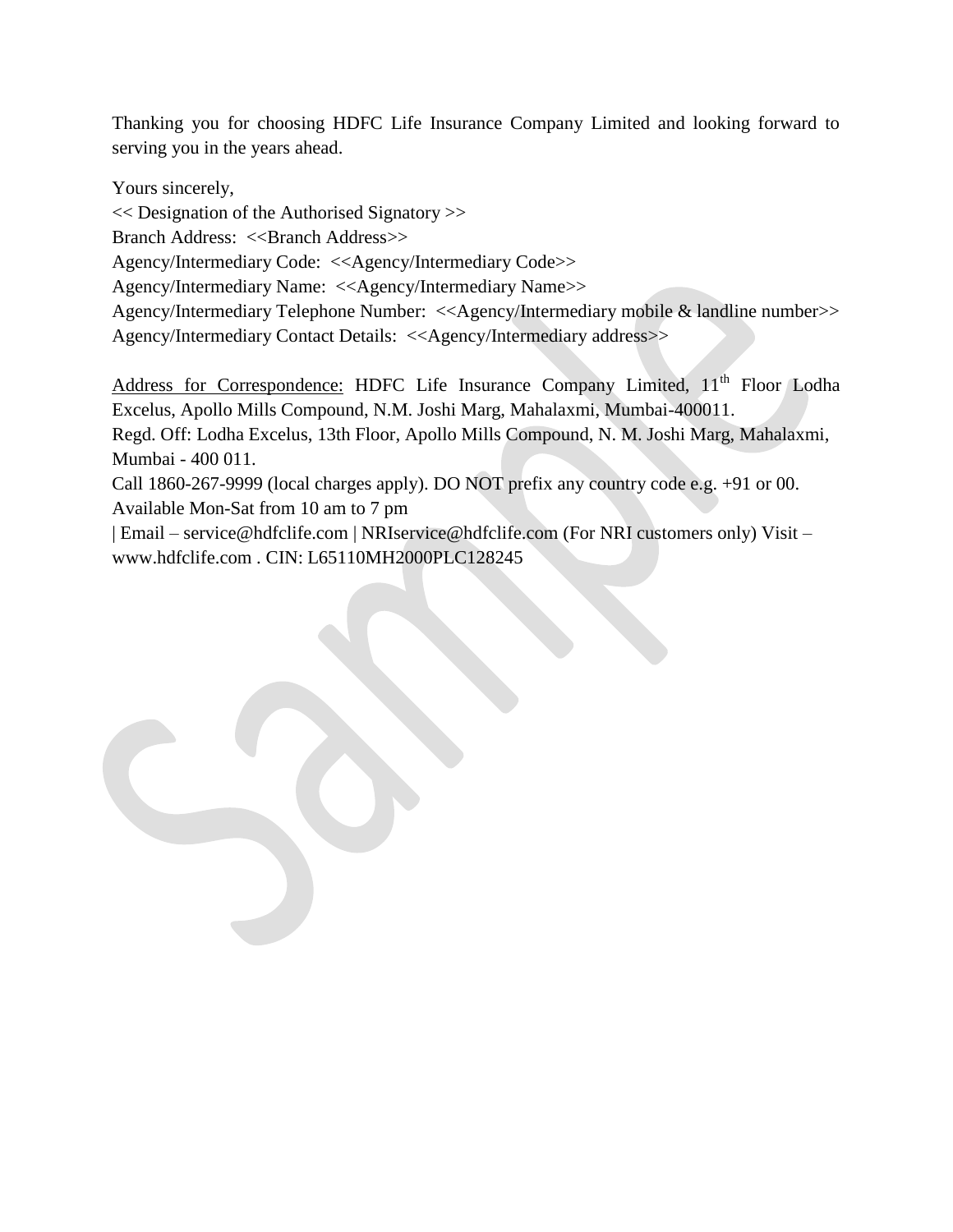# **POLICY DOCUMENT- HDFC Life Cardiac Care**

#### **Unique Identification Number: <<>>**

Your Policy is a non linked non participating health insurance plan. This Policy document is the evidence of a contract between HDFC Life Insurance Company Limited and the Policyholder as described in the Policy Schedule given below. This Policy is based on the Proposal made by the Policyholder and submitted to the Company along with the required documents, declarations, statements, any response given to the Health Questionnaire by the Life Assured, applicable medical evidence and other information received by the Company from the Policyholder, Life Assured or on behalf of the Policyholder ("Proposal"). This Policy is effective upon receipt and realisation, by the Company, of the consideration payable as first Premium under the Policy. This Policy is written under and will be governed by the applicable laws in force in India and all Premiums and benefits are expressed and payable in Indian Rupees only.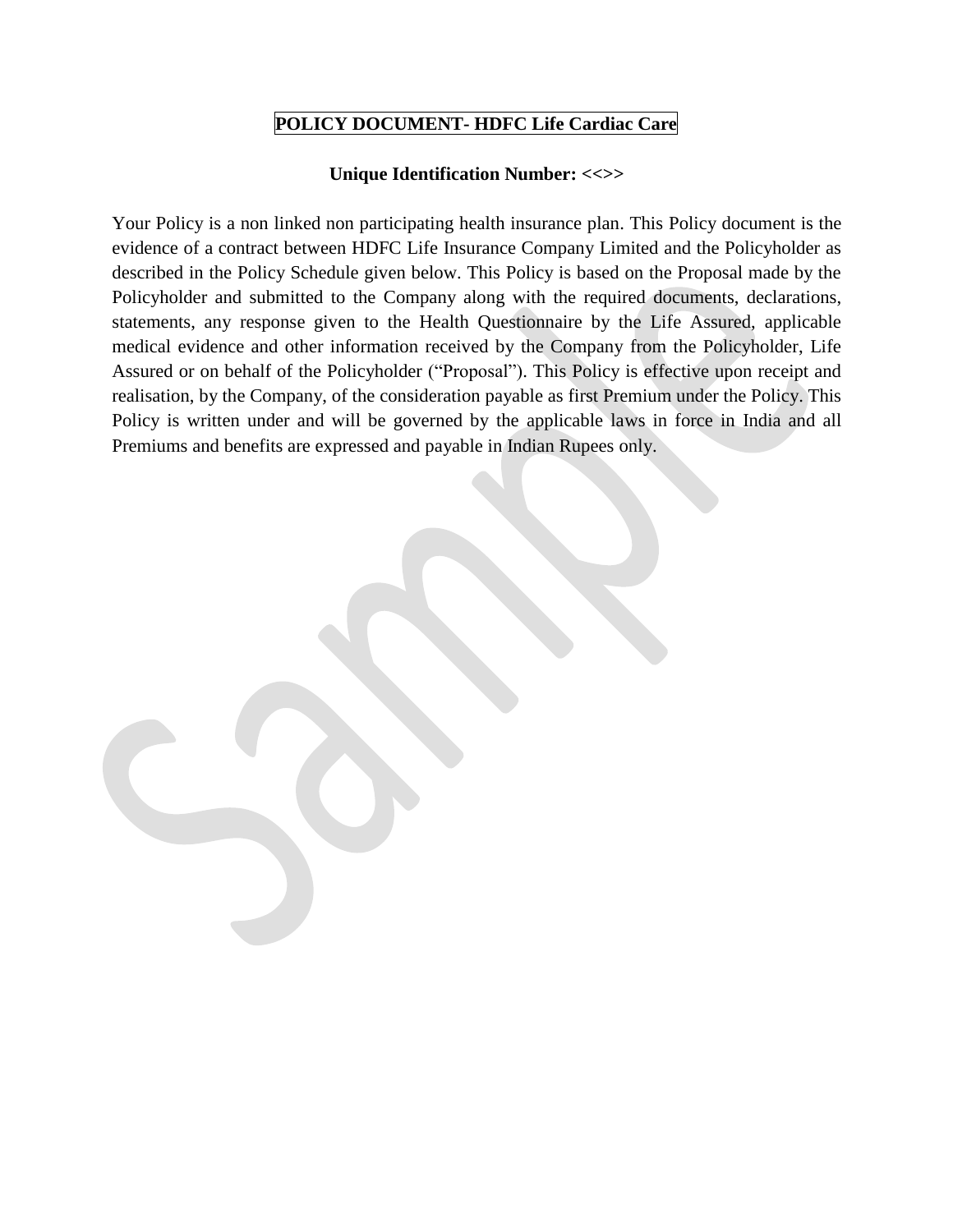# **POLICY SCHEDULE**

# **Policy number: <<>> Client ID: <<>>**

#### **Policyholder Details**

| <b>Name</b>    | ノハ丶<br>、   |
|----------------|------------|
| <b>Address</b> | ンヘ<br>、<>> |

### **Life Assured Details**

| <b>Name</b>           | <b>Address</b> | Date of Birth      | Age on the Date of Risk   Age           |                   |
|-----------------------|----------------|--------------------|-----------------------------------------|-------------------|
|                       |                |                    | <b>Commencement</b>                     | <b>Admitted</b>   |
| $\iff$                | $\ll >>$       | $<<$ dd/mm/yyyy >> | $\langle \langle \rangle \rangle$ years | $<<\text{Yes/No}$ |
|                       |                |                    |                                         |                   |
|                       |                |                    |                                         |                   |
| <b>Policy Details</b> |                |                    |                                         |                   |

**Contract Contract** 

### **Policy Details**

| Date of                                                    | $<<$ Date>>                                             | <b>Frequency of</b>                                                                       | << Annual/Half-yearly/ |
|------------------------------------------------------------|---------------------------------------------------------|-------------------------------------------------------------------------------------------|------------------------|
| <b>Commencement of</b><br><b>Policy</b>                    |                                                         | <b>Premium Payment</b>                                                                    | Quarterly/Monthly >>   |
| <b>Date of Risk</b><br>Commencement                        | $<<$ RCD $>>$                                           | <b>Premium</b> per<br><b>Frequency of</b><br><b>Premium Payment</b>                       | $Rs. \ll\gg$           |
| Date of<br><b>Issue/Inception of</b><br><b>Policy</b>      | << First Issue Date>>                                   | <b>Underwriting Extra</b><br>Premium per<br><b>Frequency of</b><br><b>Premium Payment</b> | $Rs. \ll\gg$           |
| <b>Premium Due Date(s)</b>                                 | < <dd month="">&gt;</dd>                                | <b>Total Premium per</b><br><b>Frequency of</b><br><b>Premium Payment</b>                 | $Rs. \ll\gg$           |
| <b>Optional Benefit</b>                                    | $\iff$                                                  | <b>Grace Period</b>                                                                       | $<<15/30>>$ days       |
| <b>Sum Insured</b><br><b>Annualized Premium</b>            | $Rs. < \gg$<br>$Rs. \ll\gg$                             | <b>Final Premium Due</b><br><b>Date</b>                                                   | $<<$ dd/mm/yyyy >>     |
| <b>Policy Term</b><br><b>Premium Paying</b><br><b>Term</b> | $\langle \langle \rangle \rangle$ years<br>$\iff$ years | Policy issued on the<br>basis of Health<br><b>Questionnaire (HQ)</b>                      | << Yes/No>>            |

The Premium amount is excluding any applicable taxes and levies on the Premium.

Amount of applicable taxes and levies will be charged at actuals as per prevalent rate.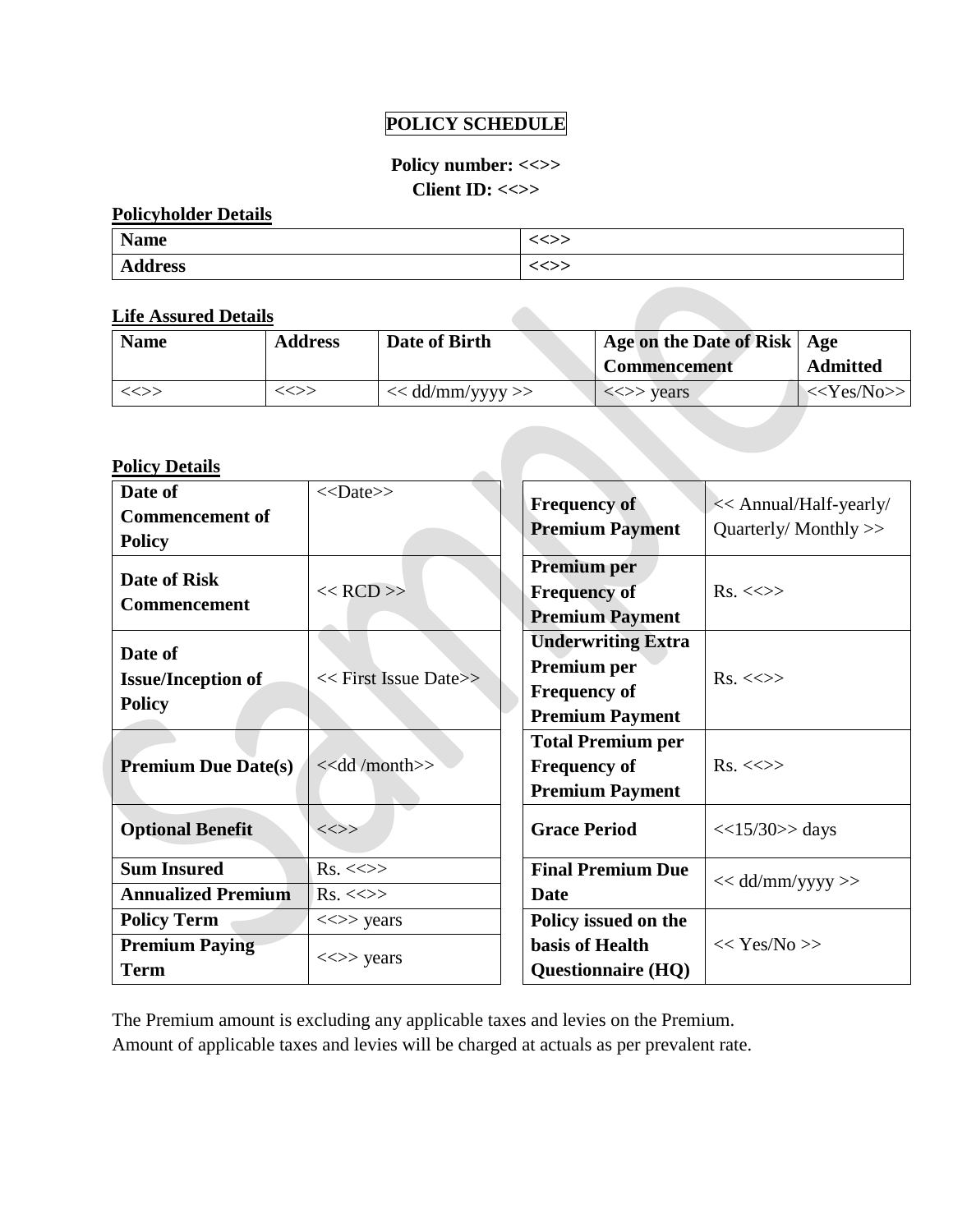# **Nominee's Name**  $\langle\langle\text{Nominee-1}\rangle\rangle$   $\langle\langle\text{Nominee-2}\rangle\rangle$ **Relationship with the**  Nominee<br>Nominee<br>Nominee-1 >> <<Nominee-2 >> <<Nominee-2 >> << **Date of Birth of Nominee**  $<< dd/mm/yyyy>>$   $<< dd/mm/yyyy>>$ **Nomination Percentage**  $\langle \langle \rangle \rangle$  %  $\langle \langle \rangle \rangle$  %  $\langle \langle \rangle \rangle$  % **Nominee's Address**  $\iff$   $\iff$   $\iff$   $\iff$   $\iff$ **Appointee's Name** (Applicable where the  $|\ll\gg$ Nominee is a minor) **Date of Birth of Appointee**  $\vert \ll \text{dd/mm/yyy} \gg$ **Appointee's Address <<>>**

Signed at Mumbai on <<>> For HDFC Life Insurance Company Limited

Authorised Signatory

In case you notice any mistake, you may return the Policy document to us for necessary correction.

**SPACE FOR ENDORSEMENTS**

# **NOMINATION SCHEDULE**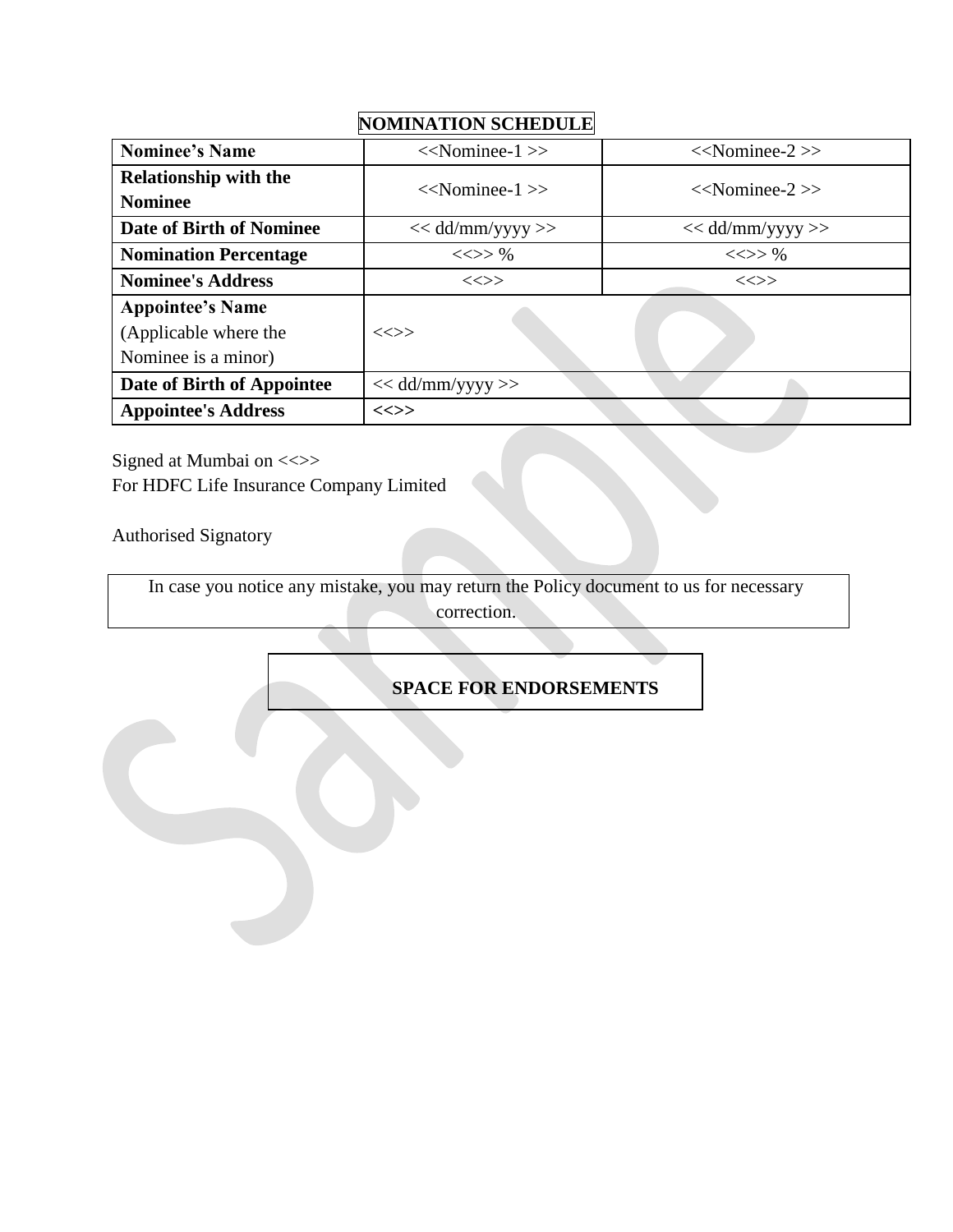#### **Part B - Definitions**

- In this Policy, the following definitions shall be applicable:
- 1) *Annualized Premium* shall be the premium amount payable in a year, excluding the taxes, rider premiums, underwriting extra premiums and loadings for modal premiums, if any.
- 2) *Appointee –* means the person named by you and registered with us in accordance with the Nomination Schedule, who is authorized to receive the benefits under this Policy on the death of the Life Assured while the Nominee is a minor;
- 3) *Authority/ IRDAI* means Insurance Regulatory and Development Authority of India;
- 4) *Company, company, Insurer, Us, us, We, we, Our, our* **–** means or refers to HDFC Life Insurance Company Limited;
- 5) *Congenital Anomaly*–means a condition which is present since birth, and which is abnormal with reference to form, structure or position.

(a)Internal Congenital Anomaly - Congenital anomaly which is not in the visible and accessible parts of the body;

(b)External Congenital Anomaly - Congenital anomaly which is in the visible and accessible parts of the body;

- 6) *Date of Risk Commencement –* means the date, as stated in the Policy Schedule, on which the insurance coverage under this Policy commences;
- 7) *Frequency of Premium Payment* means the period, as stated in the Policy Schedule, between two consecutive Premium due dates for the Policy;
- 8) *Grace Period* means the specified period of time immediately following the Premium due date during which a payment can be made to continue a Policy in force without loss of continuity benefits such as waiting periods and coverage of preexisting diseases. Coverage is not available for the period for which no Premium is received;
- 9) *Hospital* means any institution established for Inpatient Care and day care treatment of illness and/or injuries and which has been registered as a hospital with the local authorities under Clinical

Establishments (Registration and Regulation) Act 2010 or under enactments specified under the Schedule of Section  $56(1)$  of the said act or complies with all minimum criteria as under:

i) has qualified nursing staff under its employment round the clock;

ii) has at least 10 in-patient beds in towns having a population of less than10,00,000 and at least 15 inpatient beds in all other places;

iii) has qualified medical practitioner(s) in charge round the clock;

iv) has a fully equipped operation theatre of its own where surgical procedures are carried out;

v) maintains daily records of patients and makes these accessible to the insurance company's authorized personnel;

- 10) *Hospitalisation* means admission in a Hospital for a minimum period of 24 consecutive 'In-patient Care' hours except for specified procedures/ treatments, where such admission could be for a period of less than 24 consecutive hours;
- 11) *In-patient Care* means treatment for which the insured person has to stay in a Hospital for more than 24 hours for a covered event.

12) *Illness* – means a sickness or a disease or pathological condition leading to the impairment of normal physiological function and requires medical treatment.

(a)Acute condition- Acute condition is a disease, illness or Injury that is likely to respond quickly to treatment which aims to return the person to his or her state of health immediately before suffering the disease/ illness/ Injury which leads to full recovery;

(b)Chronic condition- A chronic condition is defined as a disease, illness, or Injury that has one or more of the following characteristics:

- 1. it needs ongoing or long-term monitoring through consultations, examinations, checkups, and /or tests;
- 2. it needs ongoing or long-term control or relief of symptoms;
- 3. it requires rehabilitation for the patient or for the patient to be specially trained to cope with it;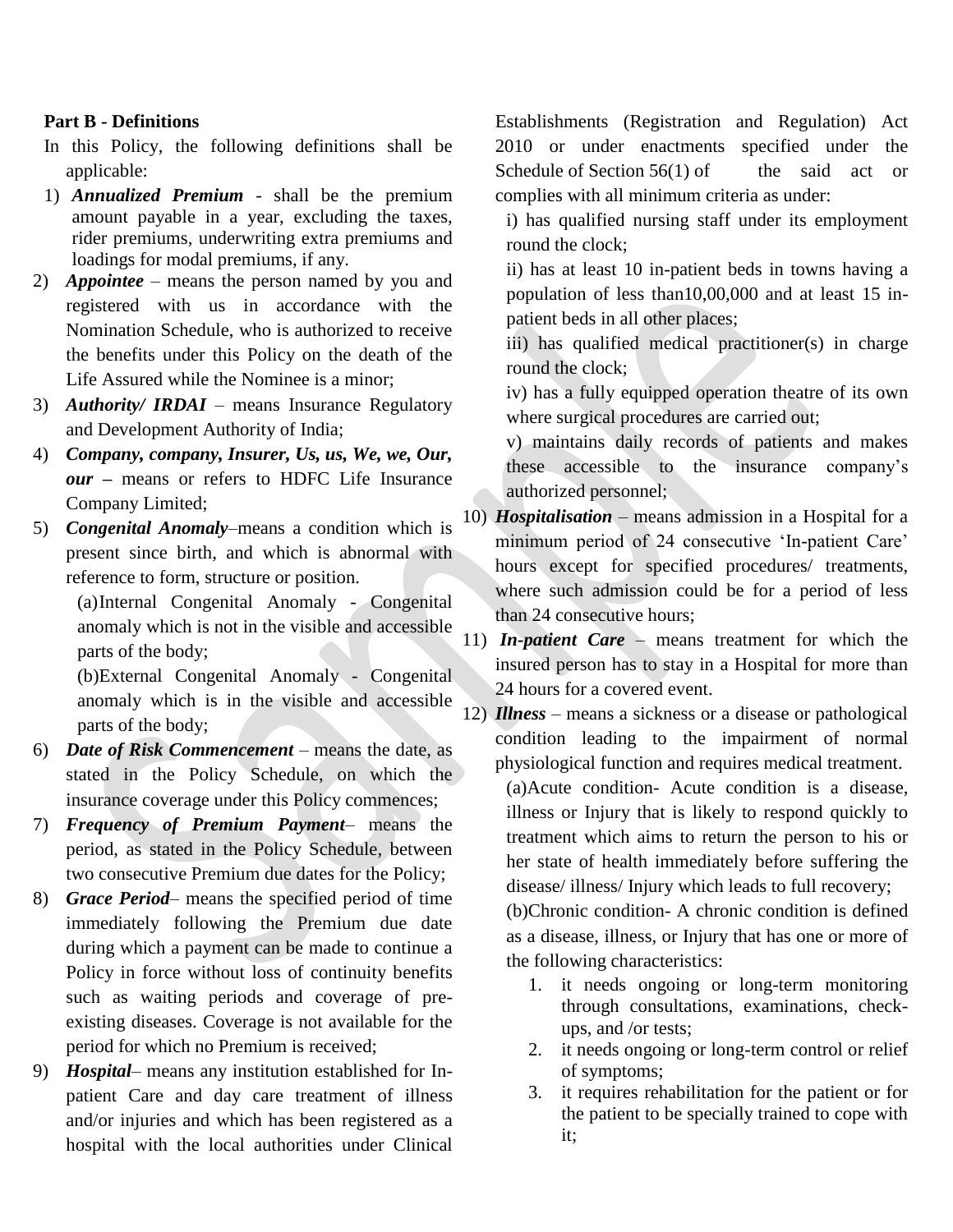- 4. it continues indefinitely;
- 5. it recurs or is likely to recur;
- 13) *Injury* means accidental physical bodily harm 22) *Policy Year* means a year following the Risk excluding Illness or disease solely and directly caused by external, violent and visible and evident means which is verified and certified by a Medical Practitioner;
- 14) *Intensive Care Unit (ICU)* means an identified section, ward or wing of a Hospital which is under the constant supervision of a dedicated Medical Practitioner(s), and which is specially equipped for the continuous monitoring and treatment of patients who are in a critical condition, or require life support facilities and where the level of care and supervision is considerably more sophisticated and intensive than in the ordinary and other wards;
- 15) *Life Assured* means the person as stated in the Policy Schedule;
- 16) *Medical Advice* means any consultation or advice from a Medical Practitioner including the issuance of any prescription or follow-up prescription;
- 17) *Medical Practitioner*–means a person who holds a valid registration from the Medical Council of any  $25$ State or Medical Council of India or Council for Indian Medicine or for Homeopathy set up by the Government of India or a State Government and is 26) *Sum Insured* –the face value of this Policy contracted thereby entitled to practice medicine within its jurisdiction; and is acting within the scope and jurisdiction of license. The person must be qualified in allopathic system of medicine and shall not be the Life Assured himself/herself;
- 18) *Nominee(s)* means the person named by the Policyholder (who is also the Life Assured) under  $27$ ) this policy and registered with us in accordance with the Nomination Schedule, who is authorized to receive the Death Benefit under this Policy, on the death of the Life Assured;
- 19) *Policy Anniversary* means the annual anniversary of the Date of Risk Commencement;
- 20) *Policyholder, You, you, your* means or refers to the Policyholder stated in the Policy Schedule;
- 21) *Policy Term –* means the term of the Policy as stated in the Policy Schedule;
- Commencement Date and the year following each subsequent anniversary of Risk Commencement Date, for which premium is received by us before expiry of the Grace Period provided under Part D of this Policy;
- 23) *Pre-existing Disease*–means any condition, ailment, injury or disease:

a) That is/are diagnosed by a physician within 48 months prior to the effective date of the policy issued by the insurer or its reinstatement

or

b) For which medical advice or treatment was recommended by, or received from, a physician within 48 months prior to the effective date of the policy issued by the insurer or its reinstatement

- 24) *Premium* means an amount stated in the Policy Schedule, payable by you to us for every Policy Year by the due dates, and in the manner stated in the Policy Schedule, to secure the benefits under this Policy, excluding taxes or levies;
- *Premium Paying Term* means the period as stated in the Policy Schedule, in years, over which Premiums are payable;
- between you and us. All the morbidity benefits applicable under the Policy have been expressed as a proportion of this amount. The Sum Insured at Inception of Policy, as stated in the Policy Scheduleis the face value of the Policy contracted between you and us;
- 27) *Surgery or Surgical Procedure* means manual and / or operative procedure (s) required for treatment of an Illness or Injury, correction of deformities and defects, diagnosis and cure of diseases, relief from suffering and prolongation of life, performed in a Hospital or day care centre by a Medical Practitioner;
- 28) *Unclaimed Sum Insured –* shall mean the Sum Insured as reduced by aggregate benefits already paid since the Inception of Policy.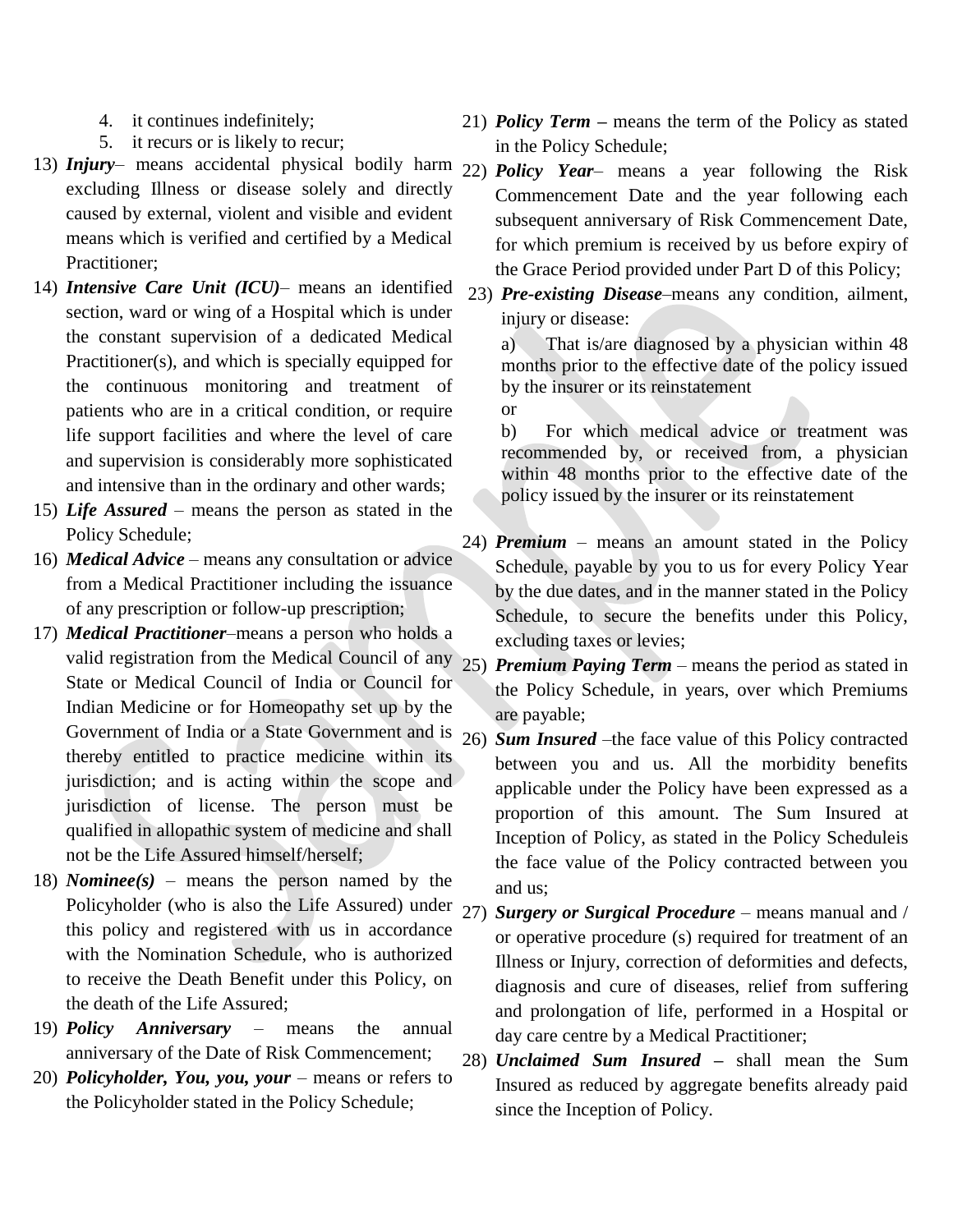- 29) *Covered Conditions –*the Covered Conditions are as follows:
	- 1. **Myocardial Infarction (First Heart Attack of Specific Severity)**

The first occurrence of heart attack or myocardial infarction which means the death of a portion of the heart muscle as a result of inadequate blood supply to the relevant area. The diagnosis for Myocardial Infarction should be evidenced by all of the following criteria:

- a history of typical clinical symptoms consistent with the diagnosis of Acute Myocardial Infarction (for e.g. typical chest pain)
- new characteristic electrocardiogram changes
- elevation of infarction specific enzymes, Troponins or other specific biochemical markers.

### **The following are excluded:**

- Other acute Coronary Syndromes
- Any type of angina pectoris.
- A rise in cardiac biomarkers or Troponin T or I in absence of overt ischemic heart disease OR following an intra-arterial cardiac procedure.

# 2. **Open Chest CABG**

The actual undergoing of heart surgery to correct blockage or narrowing in one or more coronary artery(s), by coronary artery bypass grafting done via a sternotomy (cutting through the breast bone) or minimally invasive keyhole coronary artery bypass procedures. The diagnosis must be supported by a coronary angiography and the realization of surgery has to be confirmed by a cardiologist.

# **The following are excluded:**

 Angioplasty and/or any other intra-arterial procedures.

# 3. **Open Heart Replacement or Repair of Heart Valves**

The actual undergoing of open-heart valve surgery is to replace or repair one or more heart valves, as a consequence of defects in, abnormalities of, or disease-affected cardiac valve(s). The diagnosis of the valve abnormality must be supported by an echocardiography and the realization of surgery has to be confirmed by a specialist medical practitioner. Catheter based techniques including but not limited to, balloon valvotomy/valvuloplasty are excluded.

# 4. **Major Surgery of Aorta**

The actual undergoing of major surgery to repair or correct an aneurysm, narrowing, obstruction or dissection of the aorta through surgical opening of the chest or abdomen. For the purpose of this definition, aorta shall mean the thoracic and abdominal aorta but not its branches

# **The following are excluded:**

- Surgery performed using only minimally invasive or intra-arterial techniques.
- Claim arising due to Internal Congenital Anomalies within 4 years from the date of Risk Commencement or revival of Policy, whichever occurs later.

# 5. **Heart Transplant**

The actual undergoing of a transplant of human heart that resulted from irreversible end stage heart failure. The undergoing of a heart transplant has to be confirmed by a specialist Medical Practitioner.

# 6. **Cardiomyopathy**

An impaired function of the heart muscle, unequivocally diagnosed as Cardiomyopathy by a Medical Practitioner who is a cardiologist, and which results in permanent physical impairment to the degree of New York Heart Association classification Class IV, or its equivalent, for at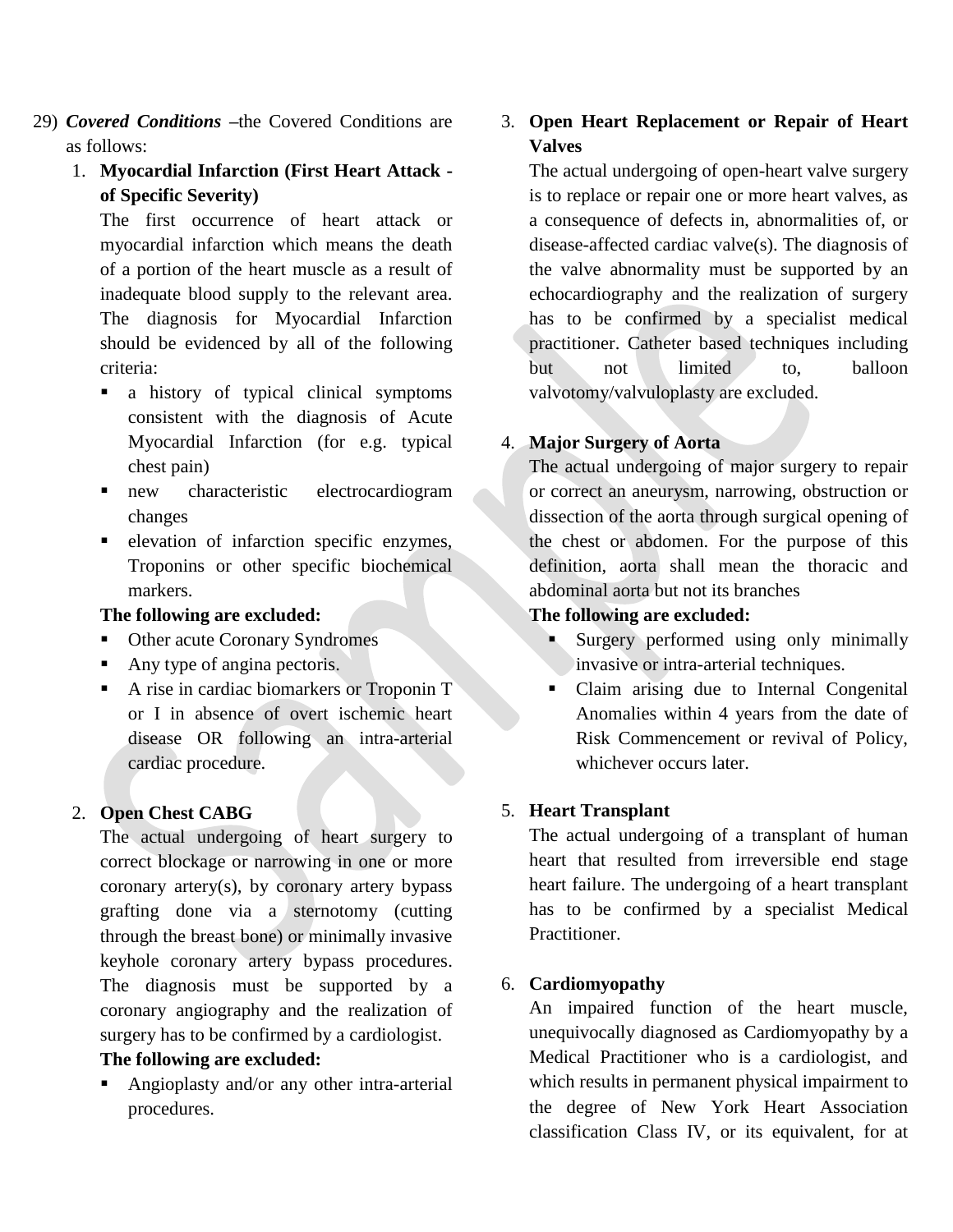least six (6) months based on the following classification criteria:

- Class IV Inability to carry out any activity without discomfort. Symptoms of congestive cardiac failure are present even at rest. With any increase in physical activity, discomfort will be experienced and
- Echocardiography findings confirming presence of cardiomyopathy and Left Ventricular Ejection Fraction (LVEF %) of 40% or less

**The following are excluded:**

- **Cardiomyopathy directly related to** alcohol or drug abuse.
- 7. **Primary (Idiopathic) Pulmonary Hypertension**
	- A. An unequivocal diagnosis of Primary (Idiopathic) Pulmonary Hypertension by a Cardiologist or specialist in respiratory medicine with evidence of right ventricular enlargement and the pulmonary artery pressure above 30 mm of Hg on Cardiac Cauterization. There must be permanent irreversible physical impairment to the degree of at least Class IV of the New York Heart Association Classification of cardiac impairment.
	- B. The NYHA Classification of Cardiac Impairment are as follows:

i.Class III: Marked limitation of physical activity. Comfortable at rest, but less than ordinary activity causes symptoms.

- ii. Class IV: Unable to engage in any physical activity without discomfort. Symptoms may be present even at rest.
- C. Pulmonary hypertension associated with lung disease, chronic hypoventilation, pulmonary thromboembolic disease, drugs and toxins, diseases of the left side of the

heart, congenital heart disease and any secondary cause are specifically excluded.

# 8. **Balloon Valvotomy or Valvuloplasty**

The actual undergoing of Valvotomy or Valvuloplasty necessitated by damage of the heart valve as confirmed by a specialist in the relevant field and established by a cardiac echocardiogram or any other appropriate diagnostic test that is available.

# **The following are excluded:**

**Procedures done for treatment of Congenital** Heart Diseasewithin 4 years from the date of Risk Commencement or revival of Policy, whichever occurs later.

# 9. **Surgery to place Ventricular Assist Devices or Total Artificial Hearts**

The actual undergoing of open heart surgery to place a Ventricular Assist Device or Total Artificial Heart medically necessitated by severe ventricular dysfunction or severe heart failure, with cardiac echocardiographic evidence of reduced left ventricular ejection fraction of less than 30%.

# **The following are excluded:**

 Ventricular dysfunction or Heart failure directly related to alcohol or drug abuse is excluded.

#### 10. **Implantable Cardioverter Defibrillator**

Insertion of a permanent cardiac defibrillator as a result of cardiac arrhythmia which cannot be treated via any other method. The surgical procedure must be certified to be medically necessary by a specialist in the relevant field. Documentary evidence of cardiac arrhythmia must be provided.

#### 11. **Carotid Artery Surgery**

The actual undergoing of surgery to the Carotid Artery to treat carotid artery stenosis of fifty percent (50%) or above, as proven by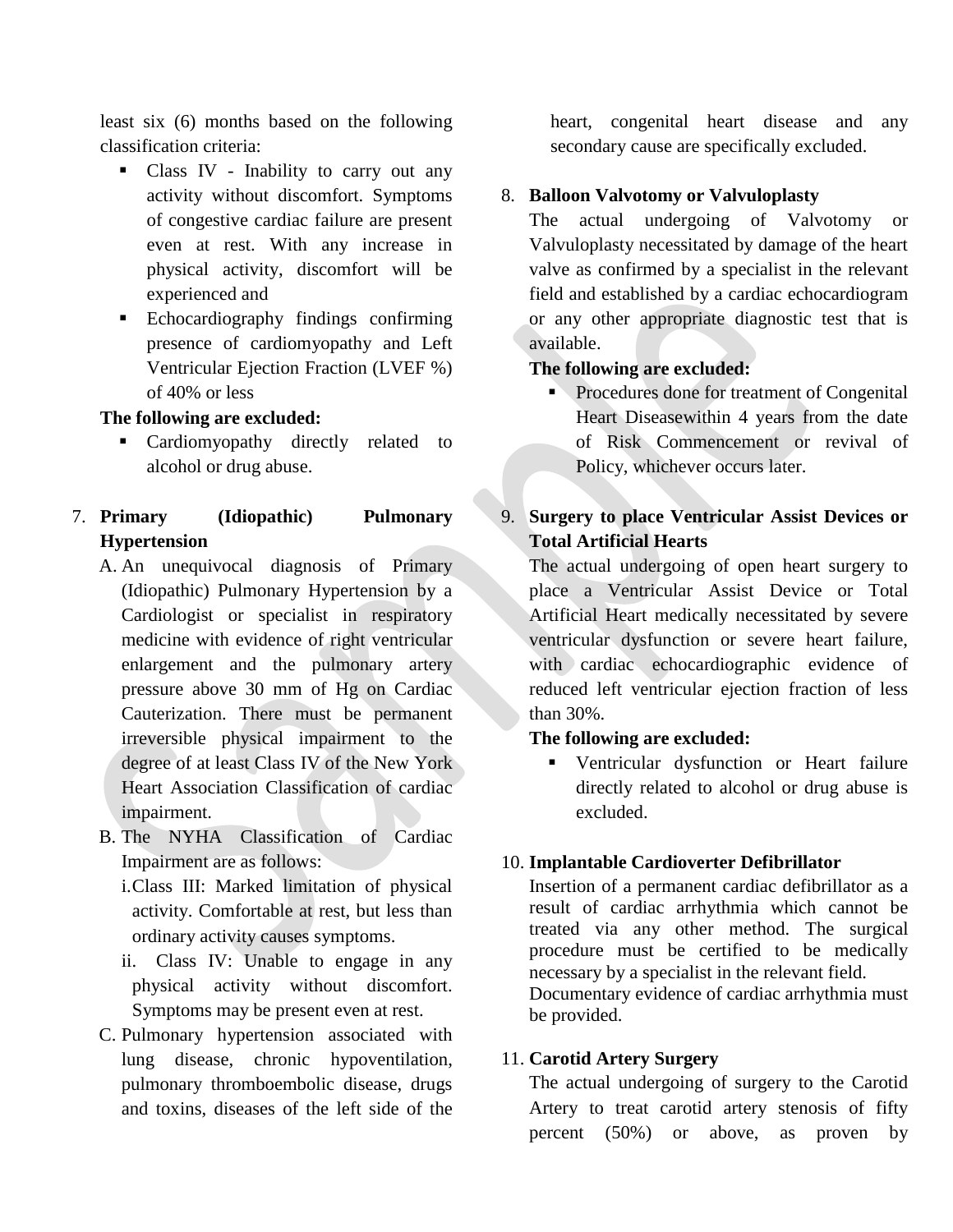angiographic evidence, of one (1) or more carotid arteries. Both criteria (A) and (B) below must be met:

A. One of the following:

- i. Actual undergoing of endarterectomy to alleviate the symptoms; or
- ii. Actual undergoing of an endovascular intervention such as angioplasty and/or stenting or atherectomy to alleviate the symptoms; and
- B. The Diagnosis and medical necessity of the treatment must be confirmed by a Registered Medical Practitioner who is a specialist in the relevant field.

# 12. **Pericardectomy**

The undergoing of a pericardectomy performed by open heart surgery or keyhole techniques as a result of pericardial disease. The surgical procedures must be certified to be medically necessary by a consultant cardiologist.

# **The following are excluded:**

• Other procedures on the pericardium including pericardial biopsies and pericardial drainage procedures by needle aspiration.

# 13. **Minimally Invasive surgery of Aorta**

The actual undergoing of minimally invasive surgical repair (i.e. via percutaneous intraarterial route) of a diseased portion of an aorta to repair or correct an aneurysm, narrowing, obstruction or dissection of the aorta. For the purpose of this definition, aorta shall mean the thoracic and abdominal aorta but not its branches.

The following are excluded:

• Claim arising due to Internal Congenital Anomalies within 4 years from the Date of Risk Commencement or revival of Policy, whichever occurs later.

# 14. **Angioplasty**

- A. Coronary Angioplasty is defined as percutaneous coronary intervention by way of balloon angioplasty with or without stenting for treatment of the narrowing or blockage of minimum 50 % of one or more major coronary arteries. The intervention must be determined to be medically necessary by a cardiologist and supported by a coronary angiogram (CAG).
- B. Coronary arteries herein refer to left main stem, left anterior descending, circumflex and right coronary artery.
- C. Diagnostic angiography or investigation procedures without angioplasty/stent insertion are excluded.

# 15. **Infective Endocarditis**

Inflammation of the inner lining of the heart caused by infectious organisms, where all of the following criteria are met:

- A. Positive result of the blood culture proving presence of the infectious organism(s);
- B. Presence of at least moderate heart valve incompetence (meaning regurgitate fraction of twenty percent (20%) or above) or moderate heart valve stenosis (resulting in heart valve area of thirty percent (30%) or less of normal value) attributable to Infective Endocarditis; and
- C. The Diagnosis of Infective Endocarditis and the severity of valvular impairment are confirmed by a cardiologist.

# 16. **Surgery for Cardiac Arrhythmia**

Procedures like Maze surgery, Radiofrequency Ablation therapy or any relevant procedure/surgery deemed absolutely necessary by a cardiologist to treat life threatening arrhythmias. Diagnosis must be evidenced by monitoring through a Holter monitor, event monitor or loop recorder and should be confirmed by a consultant cardiologist.

# **The following are excluded:**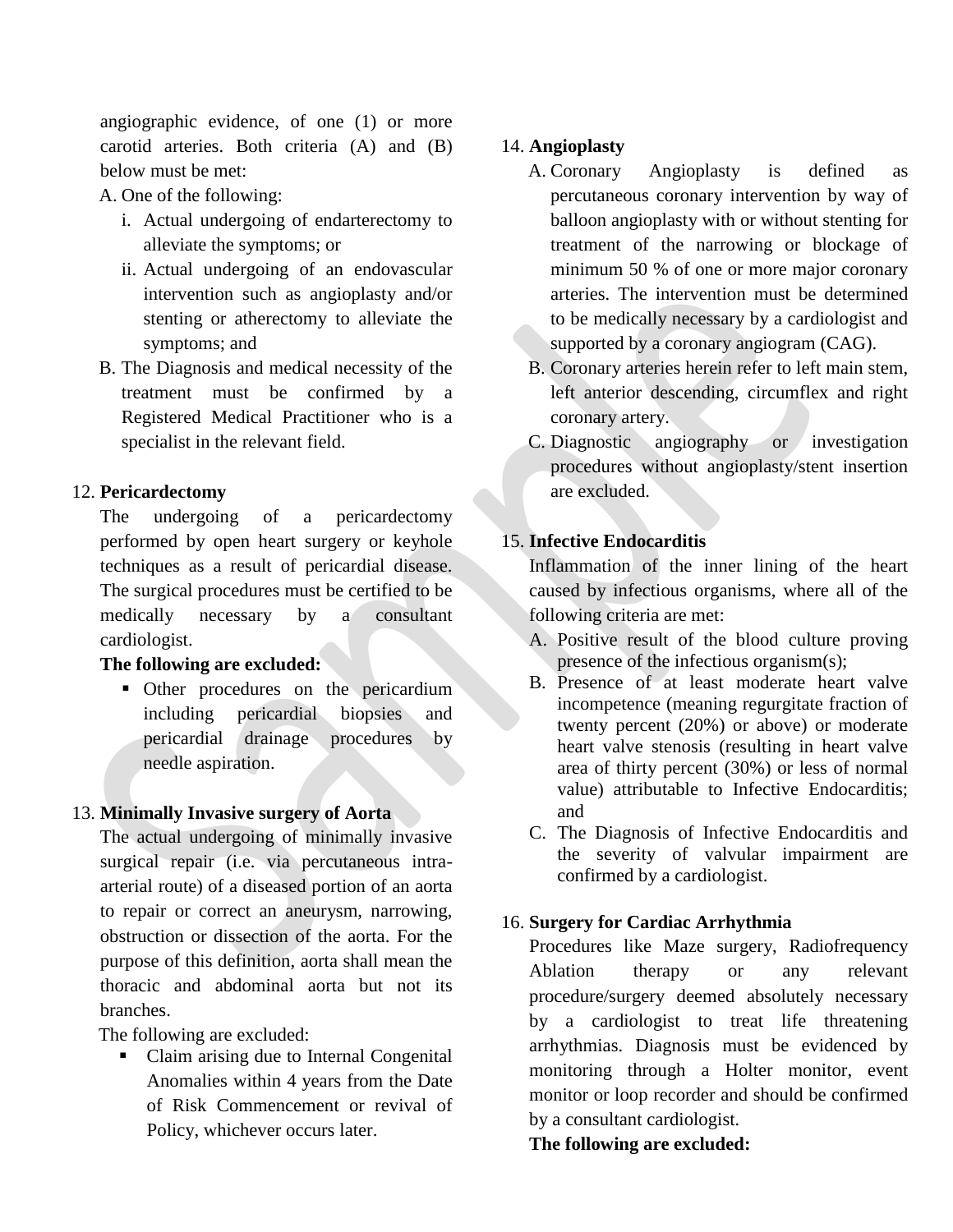- Cardio version and any other form of non-surgical treatments.
- Claim arising due to Internal Congenital Anomalies within 4 years from the Date of Risk Commencement or revival of Policy, whichever occurs later.

### 17. **Insertion of Pacemaker**

Insertion of a permanent cardiac pacemaker that is required as a result of serious cardiac arrhythmia which cannot be treated via other means. The insertion of the cardiac pacemaker must be certified to be medically necessary by a specialist in the relevant field.

The following are excluded:

• Claim arising due to Internal Congenital Anomalies within 4 years from the Date of Risk Commencement or revival of Policy, whichever occurs later.

#### 18. **Pulmonary Thrombo Embolism**

The blockage of an artery in the lung by a clot or other tissue from another part of the body. The Pulmonary Embolus must be unequivocally diagnosed by a specialist on either a Ventilation-Perfusion scan(the isotope investigation which shows the ventilation and perfusion of the lungs), angiography or echocardiography, with evidence of right ventricular dysfunction and requiring medical or surgical treatment on an inpatient basis.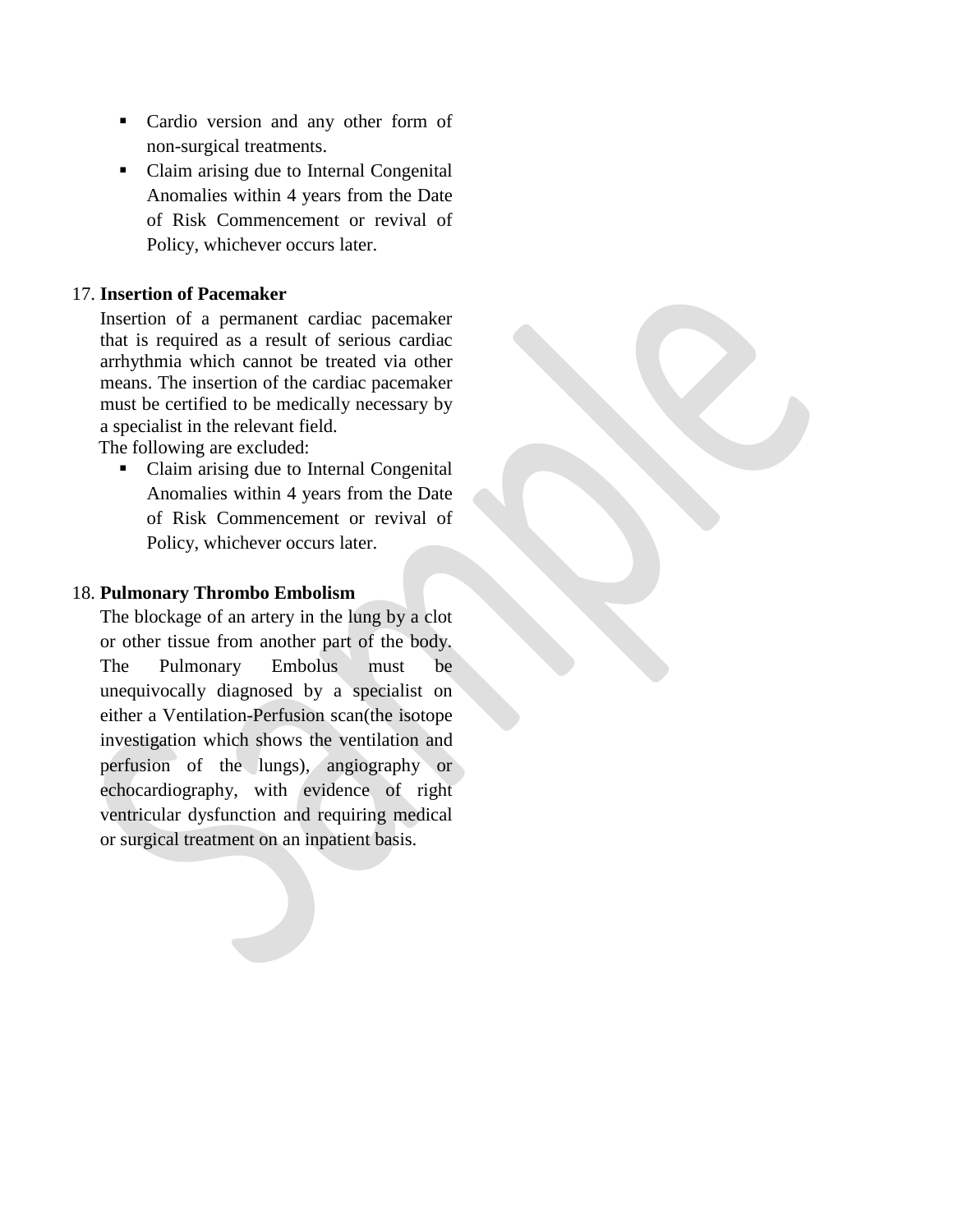# **Part C – Benefits**

#### 1. **Benefit**

### **I. Base Benefit**

i. Under the Base Benefit which is offered to the Policyholder, benefit as specified below shall be payable on first occurrence/diagnosis/undergoing (hereinafter referred to as "Occurrence") and subsequent recurrences of the Covered Conditions/ Surgeries during the lifetime of the Life Assured, after Inception of Policy and while the Policy is in force. Further the Base Benefit shall be payable depending on the severity of theCovered Condition which has been divided into the following groups:

Group A: High Severity Covered Conditions eligible for 100% of Sum Insured are as follows: a) Myocardial Infarction (First Heart Attack– of Specified Severity)

- b) Open Chest CABG
- c) Open Heart Replacement or Repair of Heart Valves
- d) Major Surgery of Aorta
- e) Heart Transplant
- f) Cardiomyopathy
- g) Primary (Idiopathic) Pulmonary Hypertension

Group B: Moderate Severity Covered Conditions eligible for 50% of SumInsured are as follows:

- a) Balloon Valvotomy or Valvuloplasty
- b) Surgery to place Ventricular Assist Devices or Total Artificial Hearts
- c) Implantable Cardioverter Defibrillator (ICD)
- d) Carotid Artery Surgery

Group C: Mild Severity Covered Conditions eligible for 25% of Sum Insured are as follows:

- a) Pericardectomy
- b) Minimally Invasive Surgery of Aorta
- c) Angioplasty
- d) Infective Endocarditis
- e) Surgery for Cardiac Arrhythmia
- f) Insertion of Pacemaker
- g) Pulmonary Thrombo Embolism

Where a claim is made for aCovered Condition (except Myocardial Infarction (First Heart Attack – of Specific Severity), Cardiomyopathy, Primary (Idiopathic) Pulmonary Hypertension, Infective Endocarditis and Pulmonary Thrombo Embolism), in addition to satisfying the criteria specified in the Definitions under Part B and Exclusions under Part F (Clause 2), the procedure or Surgery must be determined to be medically necessary by a consultant cardiologist/ surgeon and must be supported by relevant imaging findings and evidenced by established diagnostic reports.

ii. Waiver of Premium: On a valid claim for any Covered Condition falling under Group B and C specified above, Premiums (including Premiums for the optional benefit, if any) payable by the Policyholder for the outstanding term of the Policy shall be waived.

Subject to the Cooling off Period specified under Part F (Clause 1), multiple claims can be made for Covered Conditions falling under Group B and Group C of the Base Benefit.

iv. In an event where more than one Covered Condition occurs, the claim shall be payable for only one Covered Condition.

v. Benefits under this Policy shall be payable provided the Life Assured survives for a period of 30 days following the diagnosis of the claimed Covered Conditions.

vi. Benefit payable in case ofa claim shall not exceed Unclaimed Sum Insured.

vii. Aggregate of all claims payable under the Base Benefit shall,in no case,exceed 100% ofSum Insured over Policy Term and while the Policy is in force.

viii. The Policy shall terminate automatically and immediately on payment of 100% of Sum Insured against all valid claims or on expiry of the Policy Term, whichever is earlier.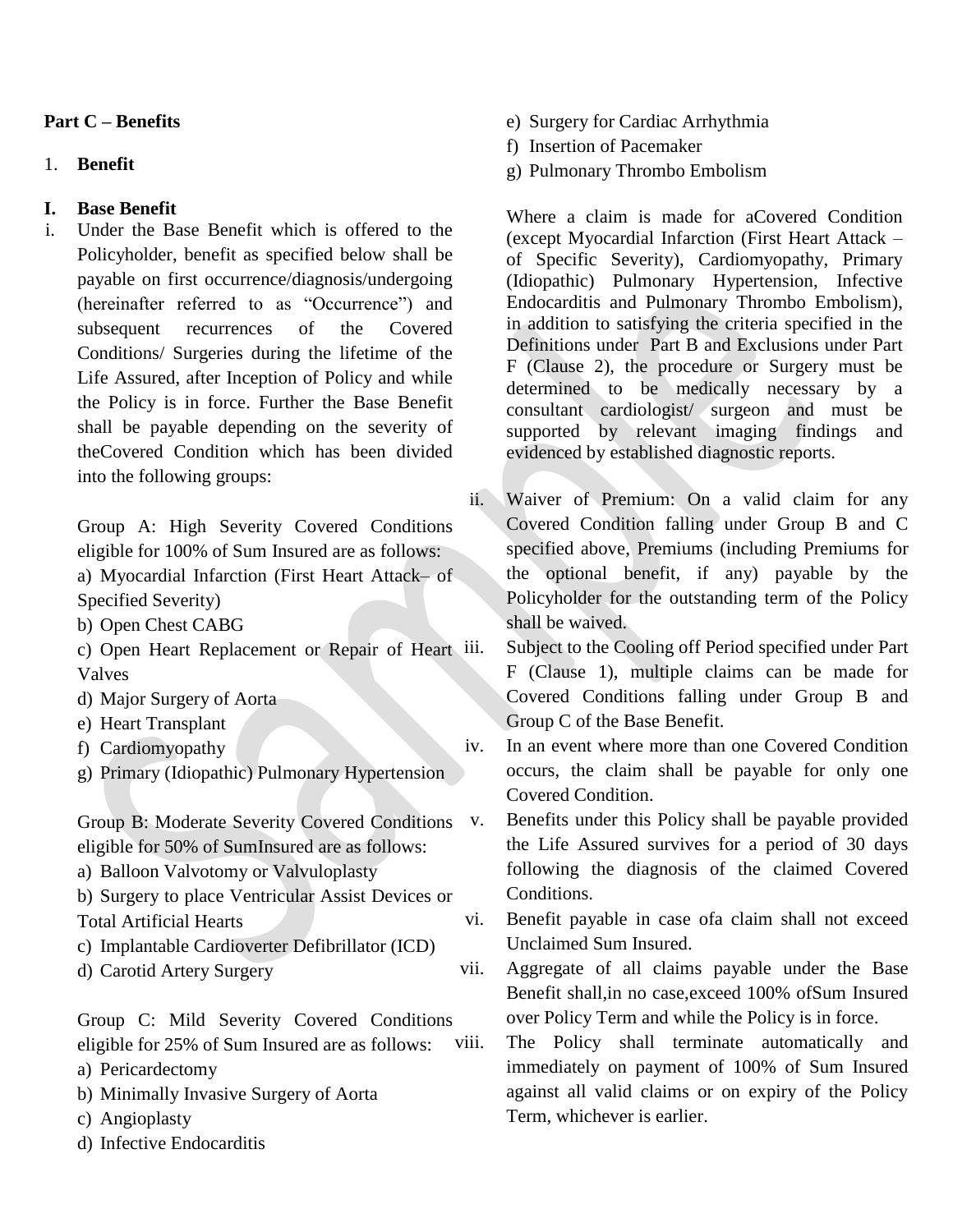# **II. Optional Benefit**

In addition to the Base Benefit, there are three optional benefits available to the Policyholder. The Policyholder can choose one or more of the below mentioned optional benefits at the time of Inception of Policy.

| <b>Optional</b> | <b>Benefits</b>       |
|-----------------|-----------------------|
| <b>Benefit</b>  |                       |
|                 | Hospitalisation       |
|                 | Benefit (HB)          |
| R               | Indexation<br>Benefit |
|                 | (IB)                  |
|                 | Income Benefit        |

### **A. Hospitalisation Benefit (HB)**

- i. In case of Hospitalisation, due to Occurrence of any of the Covered Conditions as mentioned in the Base Benefit above, the Hospitalisation Benefit shall be payable.
- ii. In case of admission in non ICU room, 1% of the Original Sum Insured per day of Hospitalisation (not exceeding Rs. 10,000/- per day) shall be payable. However, the benefit amount shall be subject to a maximum of 10% of the Original Sum Insured and for 10 days during the Policy Year and 30% of the Original Sum Insured and iii. for 30 days during the Policy Term.
- iii. In case of admission in ICU room, 2% of the Original Sum Insured per day of Hospitalisation (not exceeding Rs. 20,000/- per day) shall be payable. However, the benefit amount shall be subject to a maximum of 10% of the Original Sum Insured and for 5 days during the Policy Year and 30% of Sum Insured and for 15 days during the Policy Term.
- iv. Part of the day of Hospitalisation shall be considered as full day for determining this Hospitalisation Benefit.
- v. The Hospitalisation Benefit shall be independent and in addition to the benefit under the Base Benefit.

vi. The Hospitalisation Benefit will be payable after completion of Hospitalisation for atleast 24 hours.

The coverage under this Hospitalisation Benefit shall cease once entire benefit entitlement is exhausted against all Hospitalisation Benefit claims made since Inception of Policy.

- viii. Subsequent Hospitalisation arising due to complication or follow-up of the already Covered Condition shall also be covered.
- ix. Once coverage under this Hospitalisation Benefit ceases, the Policyholder shall continue to pay Premiums for the Base Benefit and other optional benefits, if any, with effect from the immediately following Policy Anniversary.

### **B. Indexation Benefit**

- i. Where no claim is made during the first Policy Year, then starting from the first Policy Anniversary, the Sum Insured will increase at a rate of 10% per annum of the Sum Insured chosen by Policyholder at Inception of Policy ("Original Sum Insured"). Sum Insured as increased under this optional benefit shall be hereinafter referred to as "Increased Sum Insured".
	- This increase will continue till any claim event has occurred (excluding claim for Hospitalisation Benefit).
	- However, there shall be no increase in Sum Insured after Sum Insured reaches 200% of the Original Sum Insured.

### **C. Income Benefit**

- i. This optional benefit shall be payable on the Occurrence of any of the Covered Conditions as mentioned in Group A (High Severity Covered Conditions/ surgeries) of the Base Benefit during the lifetime of the Life Assured, after Inception of Policy and while the Policy is in force.
- ii. A monthly income equal to 1% of the Original Sum Insured ("Income Payments") will be payable for a fixed period of 5 years ("Income Period").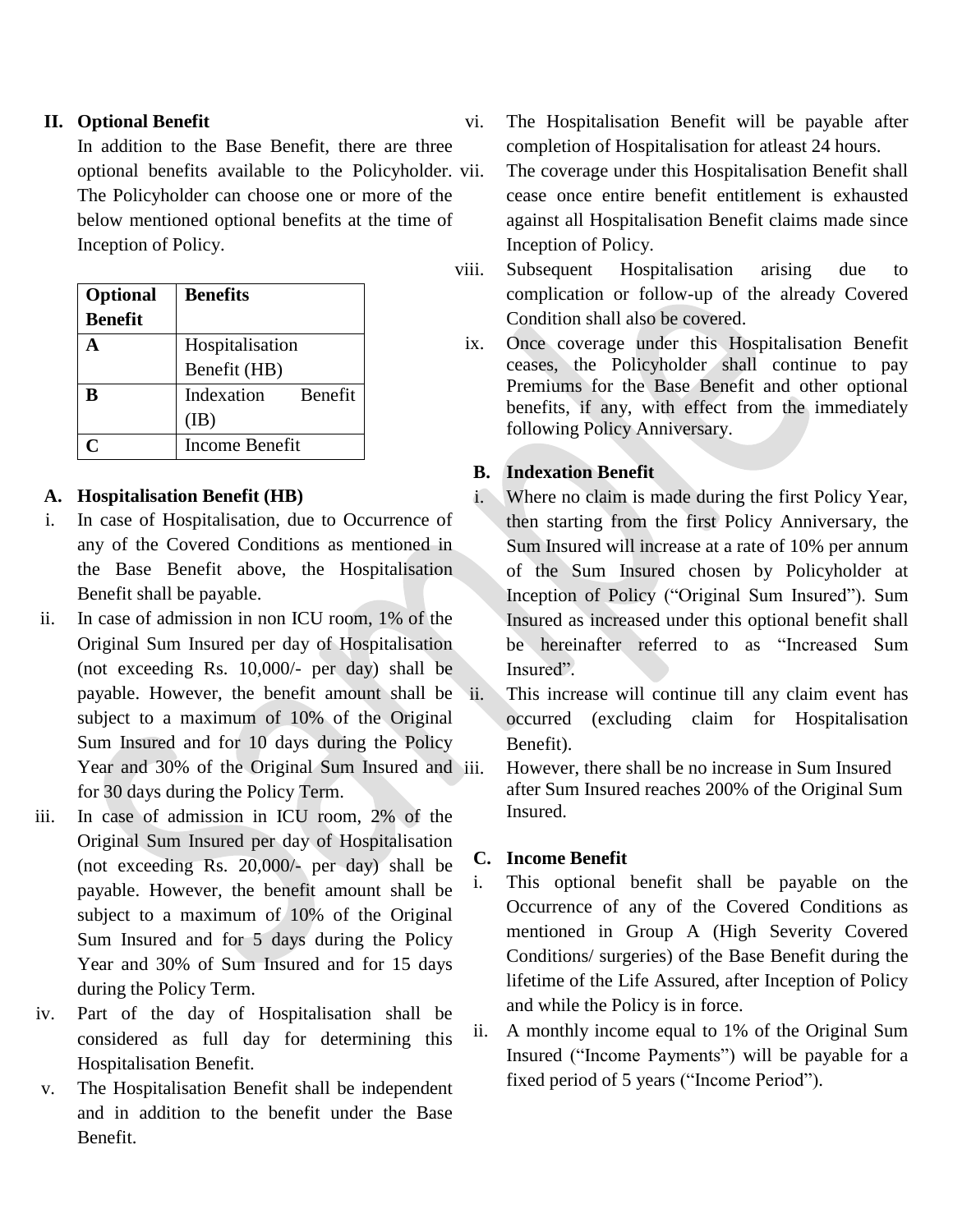- iii. This optional benefit shall be paid in addition to the benefits under the Base Benefit and other optional benefits, if any.
- iv. In the event of the Policyholder's death while receiving the Income Benefit, the remaining payouts under this optional benefit will be paid to his/her Nominee.
- v. During the Income Period, the future Income Payments or part thereof can be surrendered in exchange for a lump sum payment. This lump sum payment shall be the discounted value of the future Income Payments at the prevailing revival interest rate charged by the Company.

#### **III. Death Benefit**

No benefit is payable on death. The Policy shall terminate upon the death of the Life Assured.

### **IV. Maturity Benefit**

No benefit is payable on maturity. The Policy shall terminate at the end of the Policy Term.

# **V. Surrender Benefit**

No benefit is payable on surrender.

#### **VI. Paid-Up Benefit**

No benefit is payable if the Policy is in a paid-up stage.

#### 2. **Payment and cessation of Premiums**

- a) The first Premium must be paid along with the submission of your completed application. Subsequent Premiums are due in full on the due dates as per the Frequency of Premium Payment set out in your Policy Schedule.
- b) Premiums under the Policy can be paid on yearly, half-yearly, quarterly or monthly basis as per the chosen Frequency of Premium Payment as set out in the Policy Schedule or as amended subsequently. The Policyholder can opt for change in premium frequency.

# **c) Advance Premiums:**

The Premiums that fall due in the same financial year can be paid in advance. However, where the Premium due in one financial year is paid in advance in earlier financial year, we may collect the same for a maximum period of three months in advance of the due date of the Premium.

- d) Any regular Premiums paid before the due date will be deemed to have been received on the due date for that regular Premium.
- e) A Grace Period of 30 days, where the mode of payment of Premium is other than monthly mode and 15 days in case of monthly mode, is allowed for the payment of Premium after the first Premium. The policy is considered to be in-force with the risk cover during the grace period without any interruption. If any Premium remains unpaid after the expiry of the Grace Period, your Policy shall lapse as described in Part D Clause 1, with effect from the due date of the first unpaid Premium. Where the Premium is not paid on or before due date, benefit under this Policy shall not be available for the period beginning on Premium due date and ending on date of Premium payment.
- f) We will not accept part payment of the Premium.
- g) Premiums are payable by you without any obligation on us to issue a reminder notice to you.
- h) Where the Premiums have been remitted otherwise than in cash, the application of the Premiums received is conditional upon the realization of the proceeds of the instrument of payment, including electronic mode.The Company will have sole discretion whether or not to permit payment of Premium in cash (including renewal Premium(s))
- i) The benefits payable under this Policy will be paid after deduction of the Premium fallen due during the then current Policy Year, if such Premium has remained unpaid.
- j) If you suspend payment of Premium for any reason whatsoever, Part D Clause 1 (Lapsed Policies) shall apply and we shall not be held liable for any loss of benefits.

#### 3. **Premium Guarantee**

Premium rates if and when revised, shall be guaranteed to the policyholder until subsequent review (or the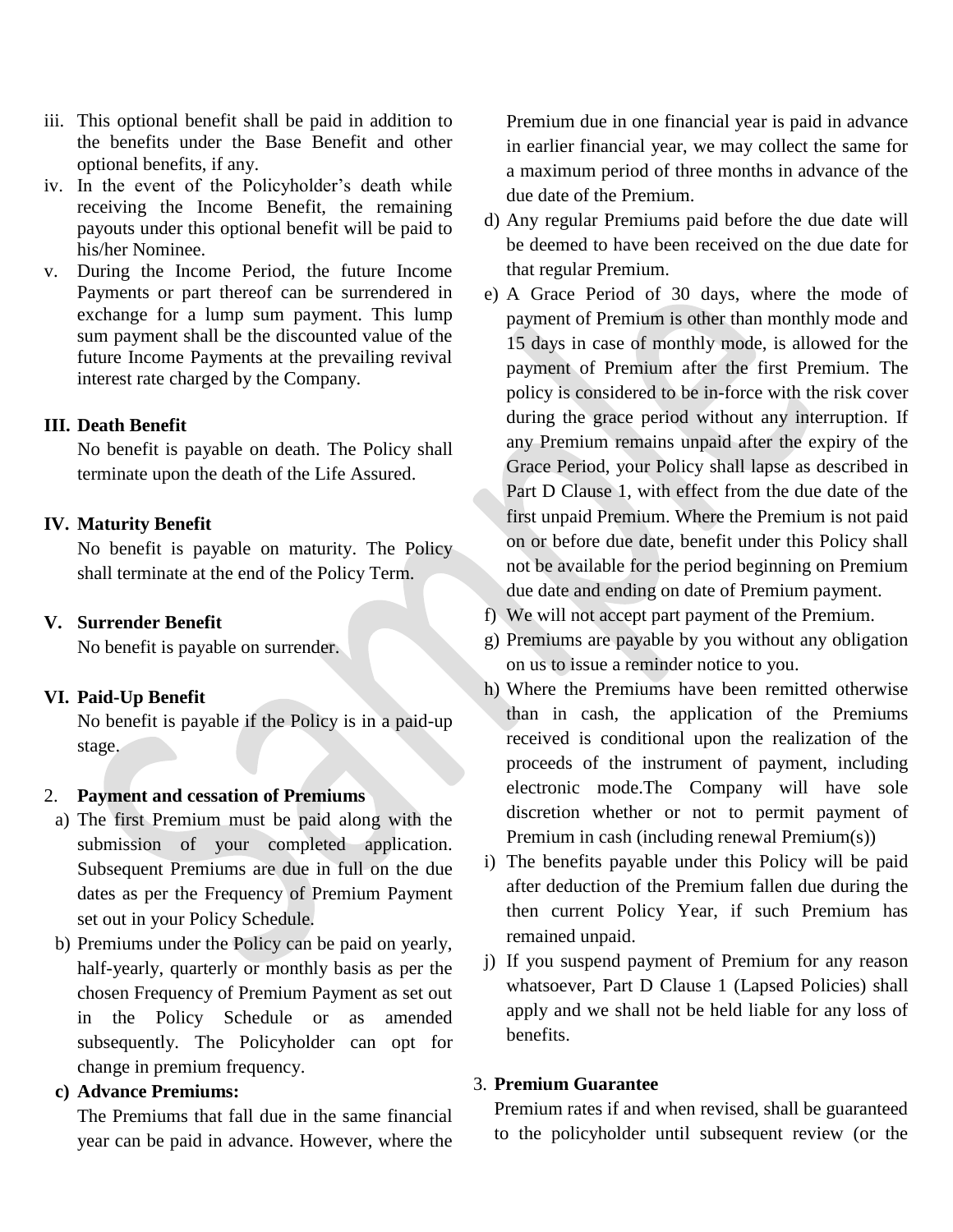remaining Policy Term, if lower) by the Company. The Company shall review the Premiums at the end of three years from the date of approval of the product by the Authority. Upon the completion of three Policy Years, the Premiums may be revised by us subject to IRDAI's approval. Any revision in the Premium rates shall be notified to you at least three months prior to the date of such revision and you will be given a period of 30 days from Premium due date (on or after the effective date of change) to continue the Policy. If you fail to pay the revised Premium within 30 days of Premium due date, the Policy will lapse. All terms and conditions applicable to a lapsed Policy as outlined in Part D Clause 1 shall apply. Premium rates, if and when revised, shall be guaranteed for a subsequent block of three years.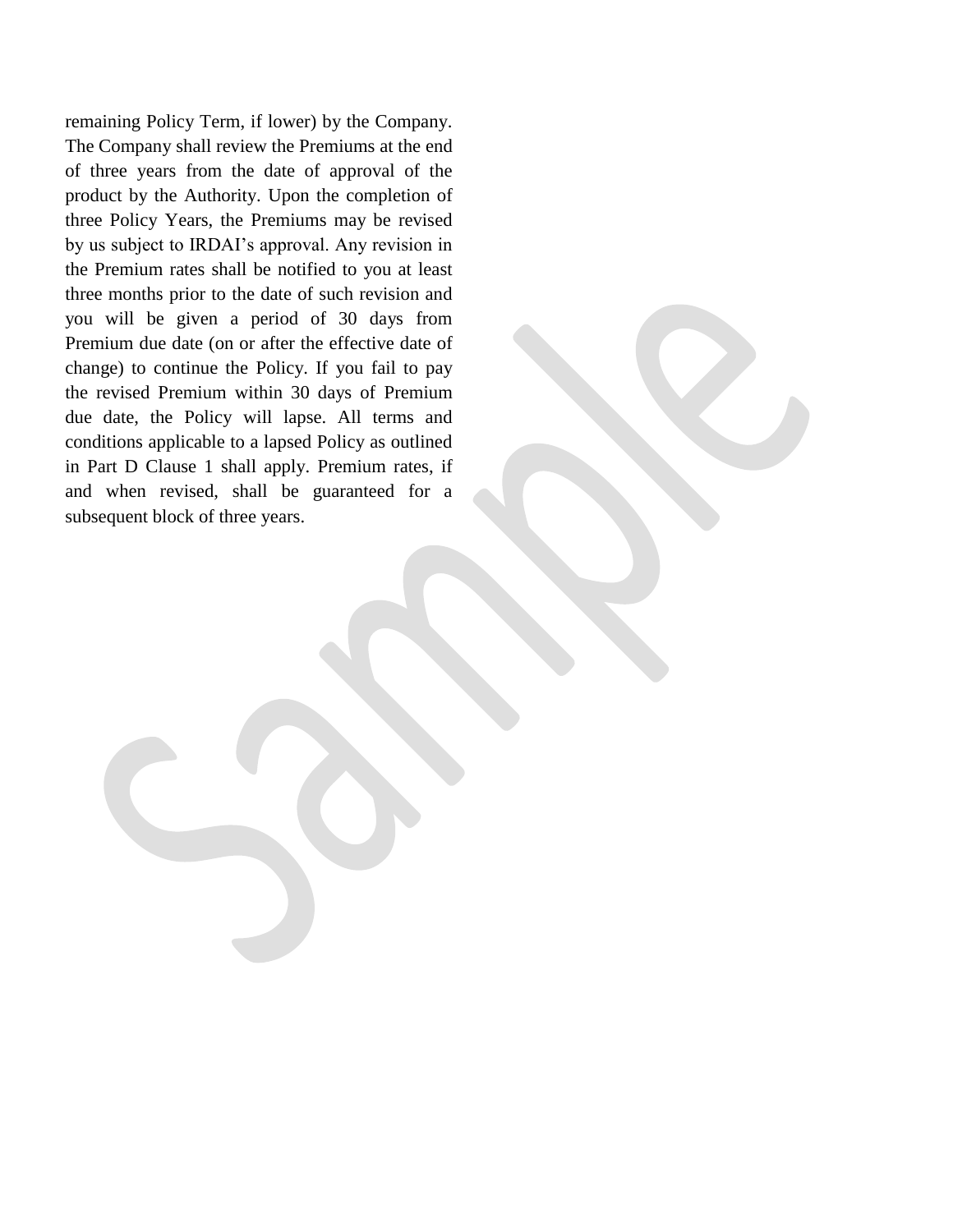#### **Part D**

#### **1. Lapsed Policies**

- a) On cessation of payment of Premiums during the Premium Paying Term the Policy will lapse without value.
- b) No benefits shall be payable under a lapsed Policy.

#### **2. Renewability**

Since, this is a fixed benefit product; it does not offer guaranteed renewability after the expiry of the Policy Term.

#### **3. Revival of the Policy**

- a) The Company may agree to reinstate a policy as per the Company's Board Approved Underwriting Policy.
- b) Currently, the application for the revival should be made within five years from the due date of the first unpaid Premium and before the expiry of the Policy Term. The revival will be subject to satisfactory evidence of good health being provided by the Life Assured and payment of outstanding Premiums with interest. The current interest rate applicable for revivals is 9.5% per annum. The revival interest rate will be reviewed on a half-yearly basis. Once the Policy is revived, you are entitled to receive all benefits under this Policy from the date of such revival.
- c) Revival/ reinstatement request will attract the following:
	- o If the Policy is revived within 60 days of first unpaid premium due date, only the remaining part of Waiting Period under Part F (Clause 1), will apply.
	- o If the Policy is revived after 60 days of first unpaid premium due date, full 180 days Waiting Period will apply afresh.

No alterations are permissible under the Policy after Inception of Policy except for change in Frequency of Premium Payment.

# **5. Loans**

No loans shall be granted by the Company under the Policy.

### **6. Free Look Cancellation**

In case the Policyholder is not agreeable to any of the provisions stated in the Policy, the Policyholder has an option to return the Policy to the Company stating the reasons thereof, within 15 days from the date of receipt of the Policy. If the Policy has been purchased through Distance Marketing mode, this period will be 30 days. On receipt of the Policyholder's letter requesting a free-look cancellation along with the original Policy document, the Company shall arrange to refund the Premium paid by the Policyholder, subject to deduction of the expenses incurred by the Company for medical examination (if any) and stamp duty, (if any).

### **7. Grace Period**

A Grace Period of 30 days, where the Frequency of Premium Payment is other than monthly mode and 15 days in case of monthly mode, is allowed for the payment of Premium after the first Premium. The policy is considered to be in-force with the risk cover during the grace period without any interruption. If any Premium remains unpaid after the expiry of the Grace Period, your Policy shall lapse without any value as described in Part D Clause 1, with effect from the due date of the first unpaid Premium. Where the Premium is not paid on or before due date, benefit under this Policy shall not be available for the period beginning on Premium due date and ending on date of Premium payment.

#### **4. Alterations**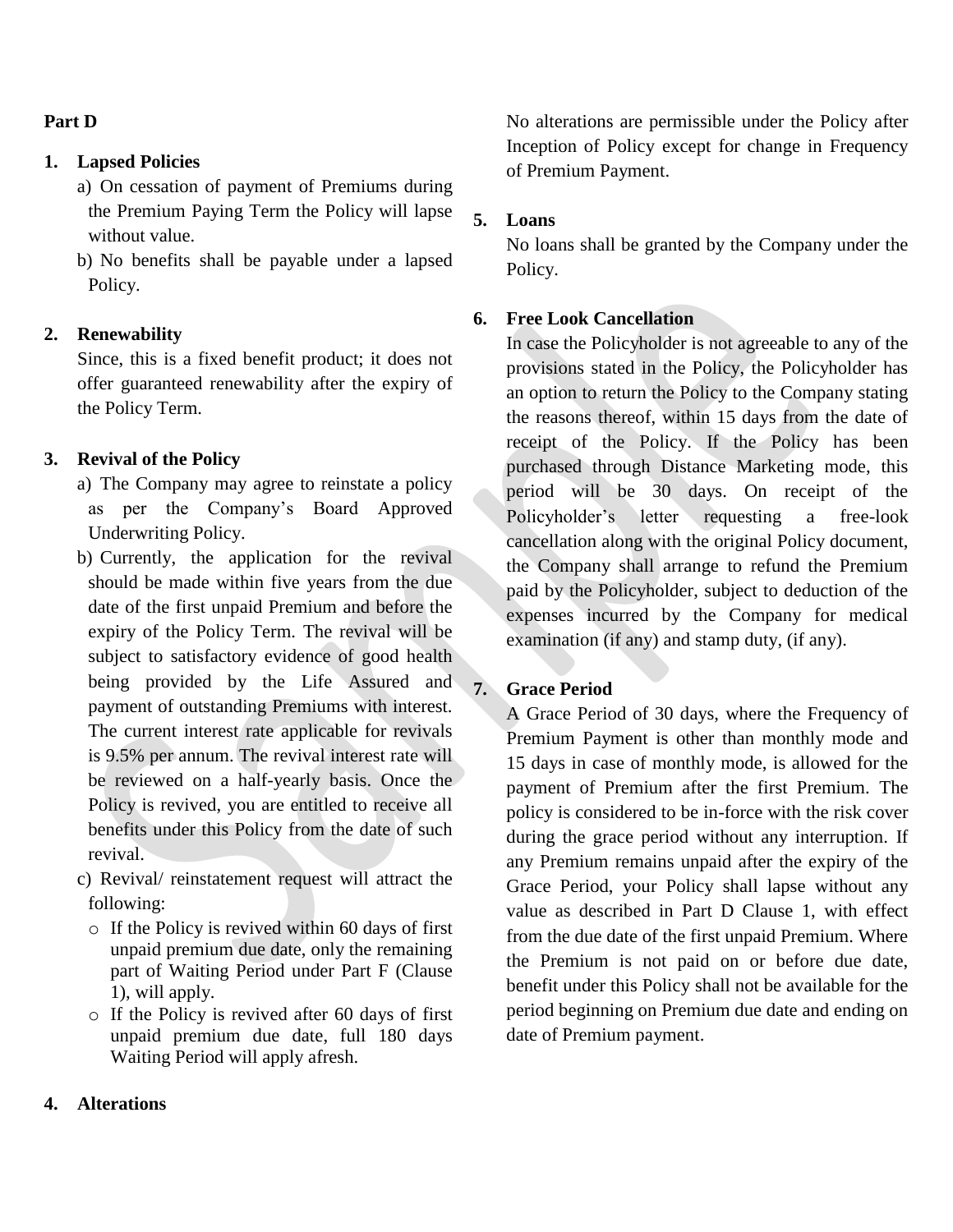# **Part E- Charges**

**1. Additional Servicing Charges:** Not Applicable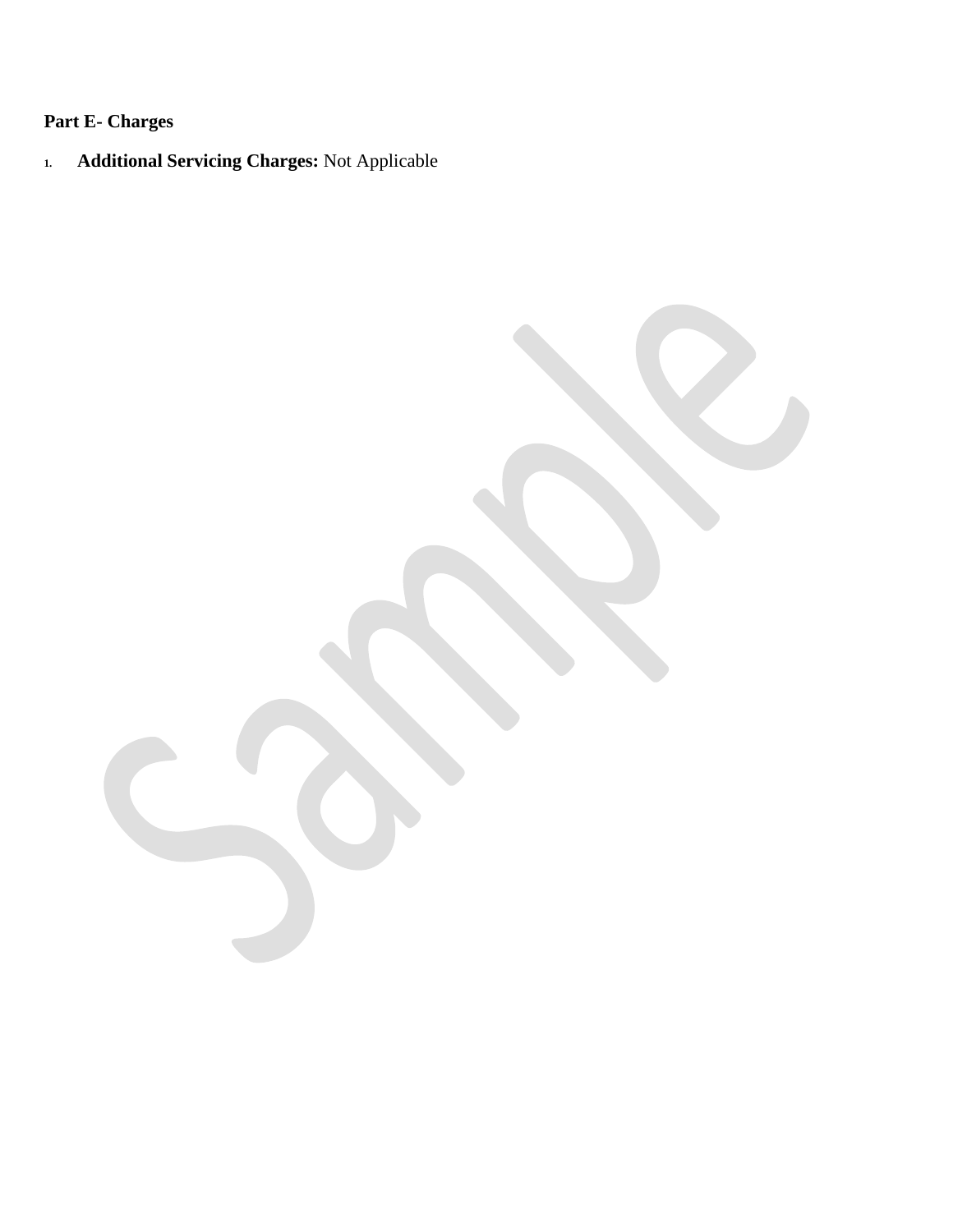# **Part F - General Terms & Conditions**

# **1. Cooling off Period, Waiting Period and Survival Period**

Waiting Period: A Waiting Period of 180 days will apply from the Date of Risk Commencement.No claim shall be payable for any disease/disorder of the heart having occurred and/or hospitalization and/or treatment (availed or advised)for the same within the Waiting Period.

The Company shall terminate the Policy and no future Premiums and benefits shall be payable where a claim is made for any disease/disorder of the heart having occurred and/or hospitalization and/or treatment (availed or advised) for the same within the Waiting Period and the Premiums paid by the Policyholder from the Date of Risk Commencement of the Policy shall be refunded without any interest.

However, no refund shall be made where coverage is called in question on the grounds as provided under sec. 45 of the Insurance Act, 1938 as amended from time to time.

Survival Period: Any benefit (including the Hospitalisation Benefit) under this Policy will be paid only if the Life Assured survives for a period of 30 days from the date of occurrence of the Covered Condition.

If the Covered Condition occurs within the Policy Term but the Survival Period crosses the end of Policy Term, a valid claim arising as a result of such an occurrence shall not be denied.

Cooling off Period: Cooling off Period applicable after occurrence of Covered Condition resulting into valid claim and corresponding benefit amount are given below:

o Scenario 1: Recurrence of Covered Condition

| <b>Cooling off</b> | 12 months |
|--------------------|-----------|
| <b>Period</b>      |           |

| <b>Benefit</b> |  |
|----------------|--|
| Amount         |  |

o Scenario 2: Occurrence of Other Covered Conditionfrom the same or lower severity condition.

| <b>Cooling off</b><br>period | 6 months |
|------------------------------|----------|
| <b>Benefit</b><br>Amount     | Nil      |

Scenario 3: Occurrence of Other Covered Condition from higher severity condition.

| <b>Cooling off</b><br>6 months                                                                                                        |  |
|---------------------------------------------------------------------------------------------------------------------------------------|--|
| <b>Period</b>                                                                                                                         |  |
| Applicable<br>benefit amount<br>less claims<br><b>Benefit</b><br>made during<br><b>Amount</b><br>immediately<br>preceding 6<br>months |  |

o Scenario 4: Occurrence of Other Covered Condition not related to any disease/ disorder of the heart or Covered Condition/s, claimed earlier. This must be certified by a cardiologist appointed by the Company. The cost of certification shall be borne by the Company.

| <b>Cooling off</b><br><b>Period</b> | Nil                          |
|-------------------------------------|------------------------------|
| <b>Benefit Amount</b>               | Applicable<br>benefit amount |

The aforesaid Cooling off Period shall apply afresh on each valid claim.

For the purpose of this Section, "Other Covered Condition" shall mean Covered Conditions excluding the Covered Condition resulting into a valid claim and for which Covered Condition a corresponding benefit amount has been paid by the Company.

**2. Exclusions**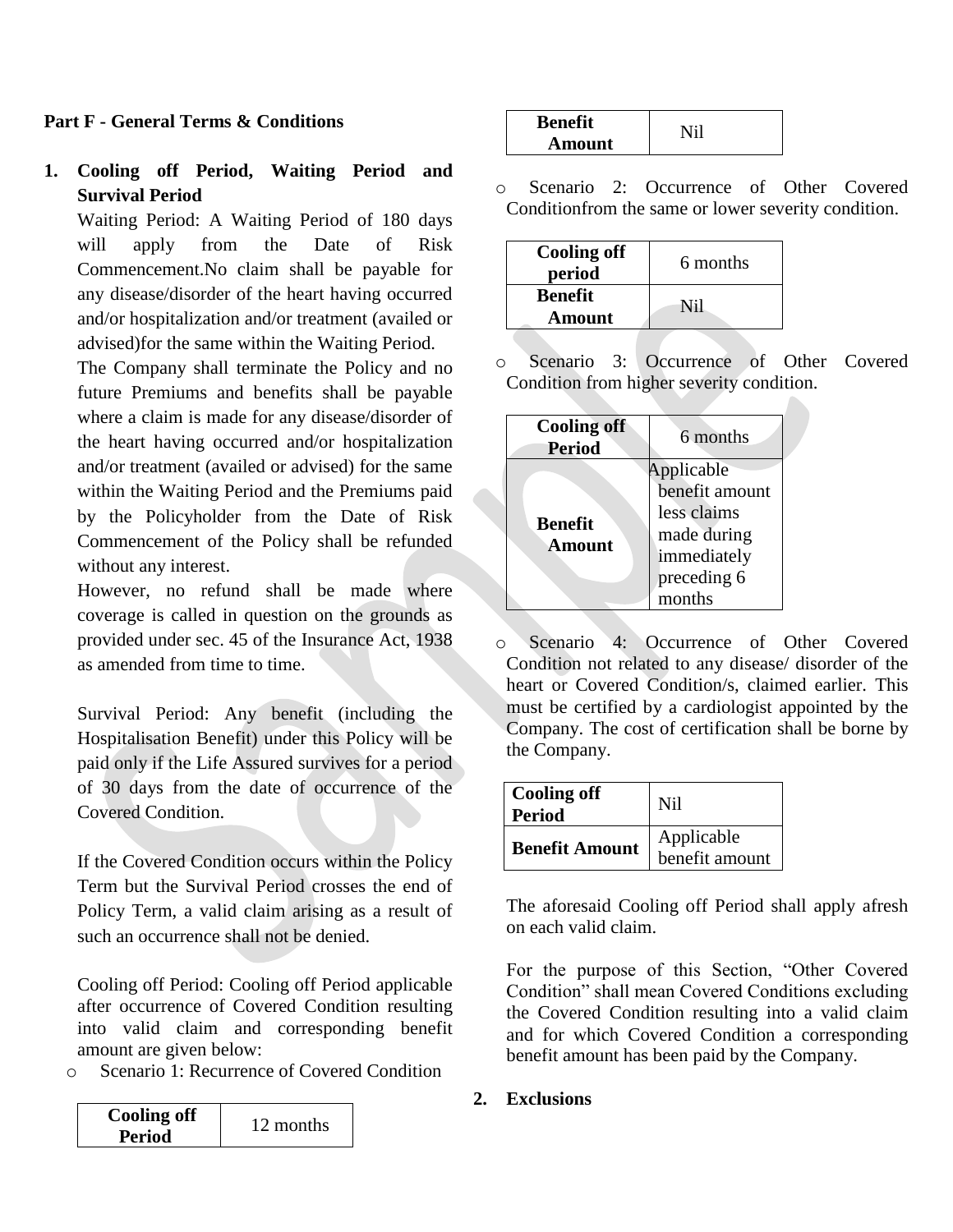Unless expressly stated to the contrary in this Policy, we will not make any payment for any claim in respect of Life Assured if it is directly or indirectly- caused by or aggravated directly or indirectly by or arises from or is in any way attributable to any of the following:

1. No benefits will be payable for any condition(s) which is a direct or indirect result of any Pre-Existing Disease unless Life Assured has disclosed the same at the time of Proposal or date of reinstatement whichever is later and the company has accepted the same. Any investigation or treatment for any Illness, disorder, complication or ailment arising out of or connected with the pre-existing Illness shall be considered part of that Pre-existing Disease.

2. Any disease/disorder of the heart having occurred and/or Hospitalization and/or treatment (availed or advised) for the same within the Waiting Period.

3. Failure to seek or follow Medical Advice or the Life Assured has delayed medical treatment in order to circumvent the Waiting Period or other conditions and restriction applying to this Policy.

4. Self-inflicted injuries, suicide, insanity, and immorality, and deliberate participation of the Life Assured in an illegal or criminal act.

5. Use of intoxicating drugs / alcohol / solvent, taking of drugs except under the direction of a qualified Medical Practitioner.

6. Radioactive contamination due to nuclear accident.

7. Engaging in hazardous sports / pastimes, i.e. taking part in (or practising for) boxing, caving, climbing, horse racing, jet skiing, martial arts, mountaineering, off pastel skiing, pot holing, power boat racing, underwater diving, yacht racing or any race, trial or timed motor sport, bungee jumping, hand gliding etc. or any Injury, sickness or disease received as a result of aviation (including parachuting or skydiving), gliding or any form of aerial flight other than as a fare-

paying passenger or crew on a licensed passengercarrying commercial aircraft operating on regular routes and on a scheduled timetable unless agreed by special endorsement.

### **3. Age Admitted**

The Company has calculated the Premiums under the Policy on the basis of the age of the Life Assured as declared in the Proposal. In case you have not provided proof of age of the Life Assured with the Proposal, you will be required to furnish such proof of age of the Life Assured as is acceptable to us and have the age admitted. In the event the age so admitted ("Correct Age") during the Policy Term is found to be different from the age declared in the Proposal, without prejudice to our rights and remedies including those under the Insurance Act, 1938 as amended from time to time, we shall take one of the following actions: **(1)**If eligible, and if the Correct Age is found to be higher, the benefit payable under this Policy, Rider, if any, shall be after deduction of such difference of Premium (i.e. difference in Premium paid based on age declared in the Proposal and Premium based on the Correct Age) along with interest thereon. In such cases, before calculating the amount of benefit payable, the Policy shall be subject to re-underwriting and the Sum Insured shall be subject to eligibility as per underwriting norms and the Premium to be deducted shall be calculated proportionately on such Sum Insured payable. If the Correct Age is found to be lower, excess Premiums without any interest shall be refunded.**(2)**If ineligible for the Policy basis the Correct Age, the Policy shall be void-ab-initio and the total Premiums paid shall be refunded without interest after deducting all applicable charges like medical, Stamp Duty, risk etc.

#### **4. Claims Procedure**

The benefits under this Policy, subject to other conditions prescribed under this Policy, will be payable to the Policyholder if: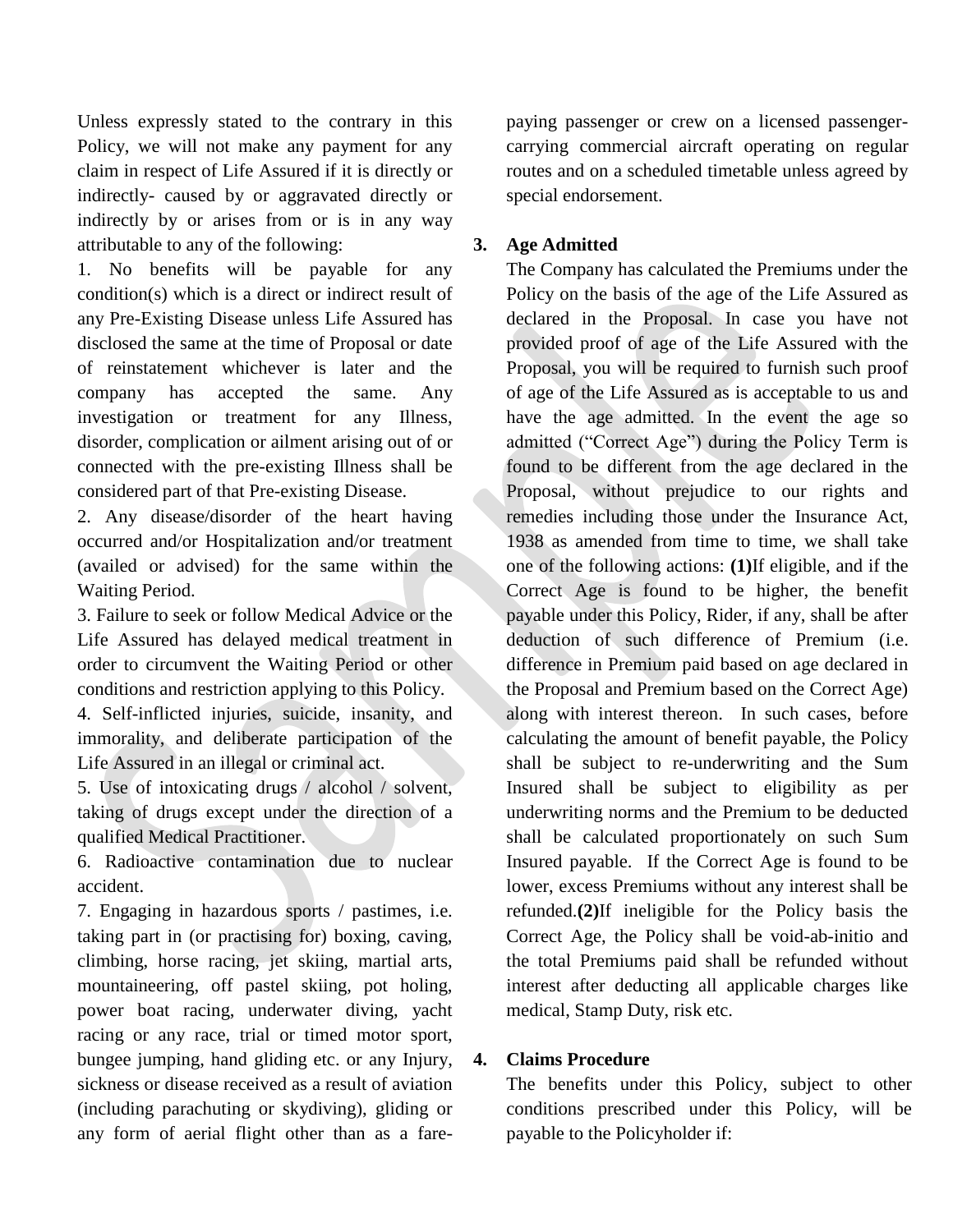- (1)The Life Assured survives for a period of 30 days from the date of Occurrence/recurrence of the Covered Condition;
- (2)The Occurrence/recurrence takes place within the Policy Term. However, if the survival period crosses the end point of Policy Term, a valid claim arising as a result of such an Occurrence/recurrence shall not be denied;
- (3)The standard Policy provisions specified in Part F Clause 1 (Cooling Off Period and Waiting Period), Clause 2 (Exclusions) and Clause 8 (Incorrect Information and Non Disclosure) are not attracted;
- (4)The Policy has not lapsedor been cancelled or terminated;
- (5)Where the Premium is not paid on or before due date, benefit under this Policy shall not be available for the period beginning on Premium due date and ending on date of Premium payment.
- (6)All relevant documents in support of the claim have been provided to the Company.

These would normally include the following:

- Fully completed claim form (including NEFT details),
- Original Policy document,
- Claimant's identity and residence proof,
- Advance discharge voucher,
- A copy of medical records for diagnosis  $\&$ treatment attested by treating doctor,
- A copy of past medical records attested by self,
- Attending physician statement,
- Usual family doctor certificate,
- Employer certificate (if applicable), and Depending on the circumstances, further documents may be called for as we deem fit.
- (7) The claim is required to be intimated to us along with all necessary claim documents required within 60 days from the date of

diagnosis of the condition. However, we may condone the delay in claim intimation, if any, where the delay is proved to be for reasons beyond the control of the claimant.

- (8) In the event of a claim, provisions of Section 45 of the Insurance Act 1938, as amended from time to time, will apply.
- (9) The Company shall settle the claim within 30 days from the date of receipt of last necessary document. In case of delay in the payment of a claim, the Company shall be liable to pay interest from the date of receipt of last necessary document to the date of payment of claim at a rate 2% (or such rate as may be notified by the Authority, from time to time) above the bank rate.
- (10)However, where the circumstances of a claim warrant an investigation in the opinion of the Company, it shall initiate and complete such investigation at the earliest, in any case not later than 30 days from the date of receipt of last necessary document. In such cases, the Company shall settle the claim within 45 days from the date of receipt of last necessary document. In case of delay beyond stipulated 45 days the Insurer shall be liable to pay interest at a rate 2% (or such rate as may be notified by the Authority, from time to time) above the bank rate from the date of receipt of last necessary document to the date of payment of claim.

#### **5. Assignment or Transfer**

This Policy cannot be assigned or transferred.

# **6. Nomination**

The Policyholder can nominate a person/ persons in accordance with Section 39 of the Insurance Act, 1938 as amended from time to time. Simplified version of the provisions of Section 39 is enclosed in Annexure I for reference.

# **7. Issuance of Duplicate Policy**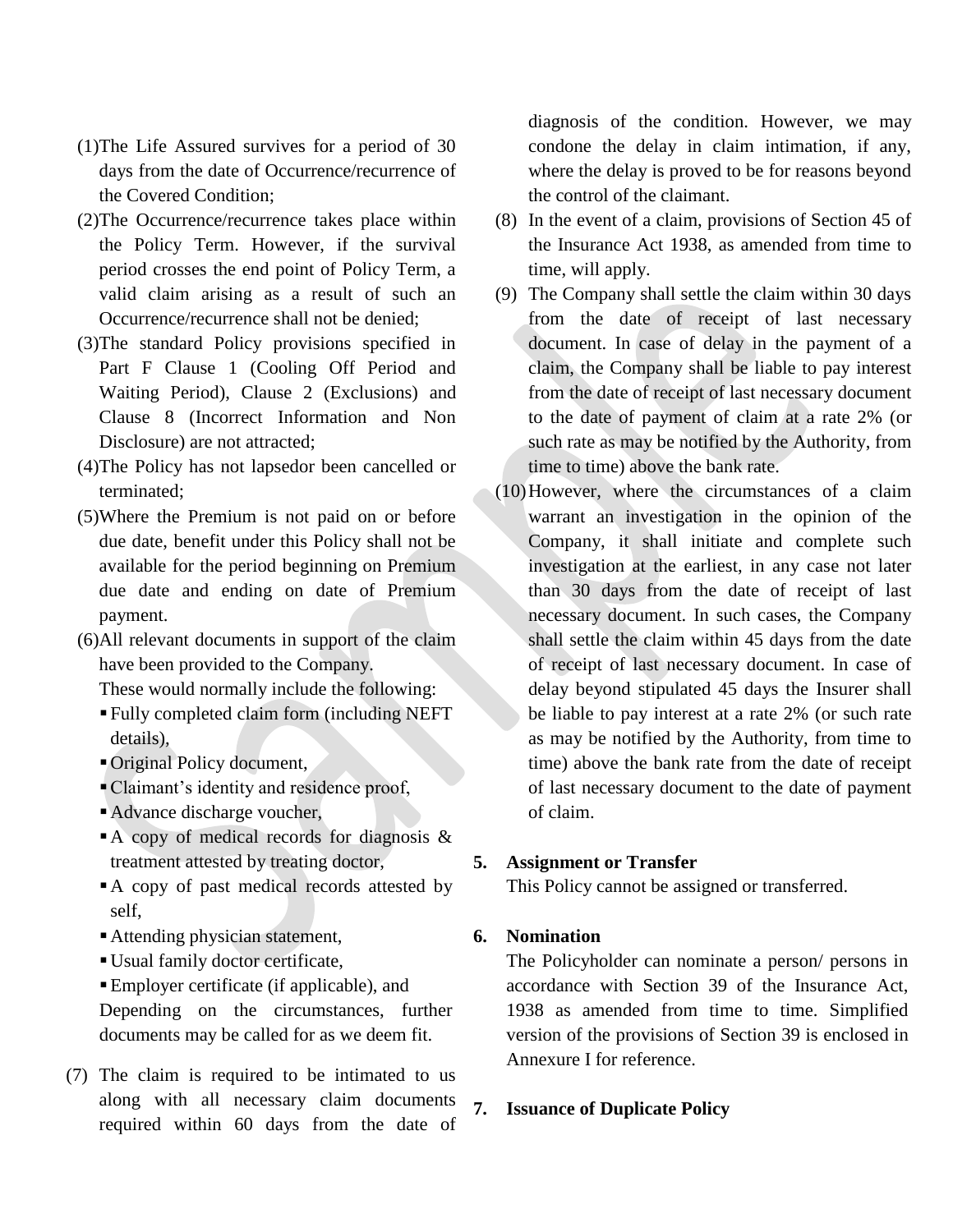The Policyholder can request for a duplicate copy of the Policy at HDFC Life offices or through Certified Financial Consultant (Insurance Agent) who advised you while taking this Policy. While making an application for duplicate Policy, the Policyholder is required to submit a notarized original indemnity bond on stamp paper. Additional charges may be applicable for issuance of the duplicate Policy.

### **8. Incorrect Information and Non-Disclosure**

Fraud, misrepresentation and forfeiture would be dealt with in accordance with the provisions of Section 45 of the Insurance Act 1938 as amended from time to time. Simplified version of the provisions of Section 45 is enclosed in Annexure II for reference. The Policy shall be void and all premiums paid hereon shall be forfeited to the Company, in the event of misrepresentation, misdescription or non-disclosure of any material fact.

#### **9. Policy on the Life of a Minor**

The Policy cannot be taken for the benefit of the Life Assured who is a minor.

# **10. Taxes**

- (1)Indirect Taxes: Taxes and levies shall be levied as applicable. Any taxes and levies becoming applicable in future may become payable by you by any method including by levy of an additional monetary amount in addition to premium and or charges.
- (2)Direct Taxes: Tax will be deducted at source at the applicable rate from the payments made under the Policy, as per the prevailing provisions of the Income Tax Act, 1961.
- **11. Modification, Amendment, Re-enactment of or to the Insurance laws and rules, regulations, guidelines, clarifications, circulars etc. there under**

(1)This Policy is subject to:

- The Insurance Act 1938, as amended from time to time,
- Amendments, modifications (including reenactment) as may be made from time to time, and
- Other such relevant Regulations, Rules, Laws, Guidelines, Circulars, Enactments etc. as may be introduced there under from time to time.
- (2)We reserve the right to change any of these Policy Provisions / terms and conditions in accordance with changes in applicable Regulations or Laws, and where required, with IRDAI's approval.
- (3)We are required to obtain prior approval from the IRDAI before making any material changes to these provisions, except for changes of regulatory / statutory nature.
- (4)We reserve the right to require submission by you of such documents and proof at all life stages of the Policy as may be necessary to meet the requirements under Anti- money Laundering/Know Your Customer norms and as may be laid down by IRDAI and other regulators from time to time.

# **12. Jurisdiction**

This Policy shall be governed by the laws of India and the Indian Courts shall have jurisdiction to settle any disputes arising under or in relation to this Policy.

#### **13. Notices**

Any notice, direction or instruction given to us, under the Policy, shall be in writing and delivered by hand, post, facsimile or from registered electronic mail ID to:

HDFC Life Insurance Company Limited, 11<sup>th</sup> Floor, Lodha Excelus, Apollo Mills Compound, N.M. Joshi Marg, Mahalaxmi, Mumbai - 400011.

Registered Office: Lodha Excelus, 13th Floor, Apollo Mills Compound, N.M. Joshi Marg, Mahalaxmi, Mumbai - 400011.

E-mail: service@hdfclife.com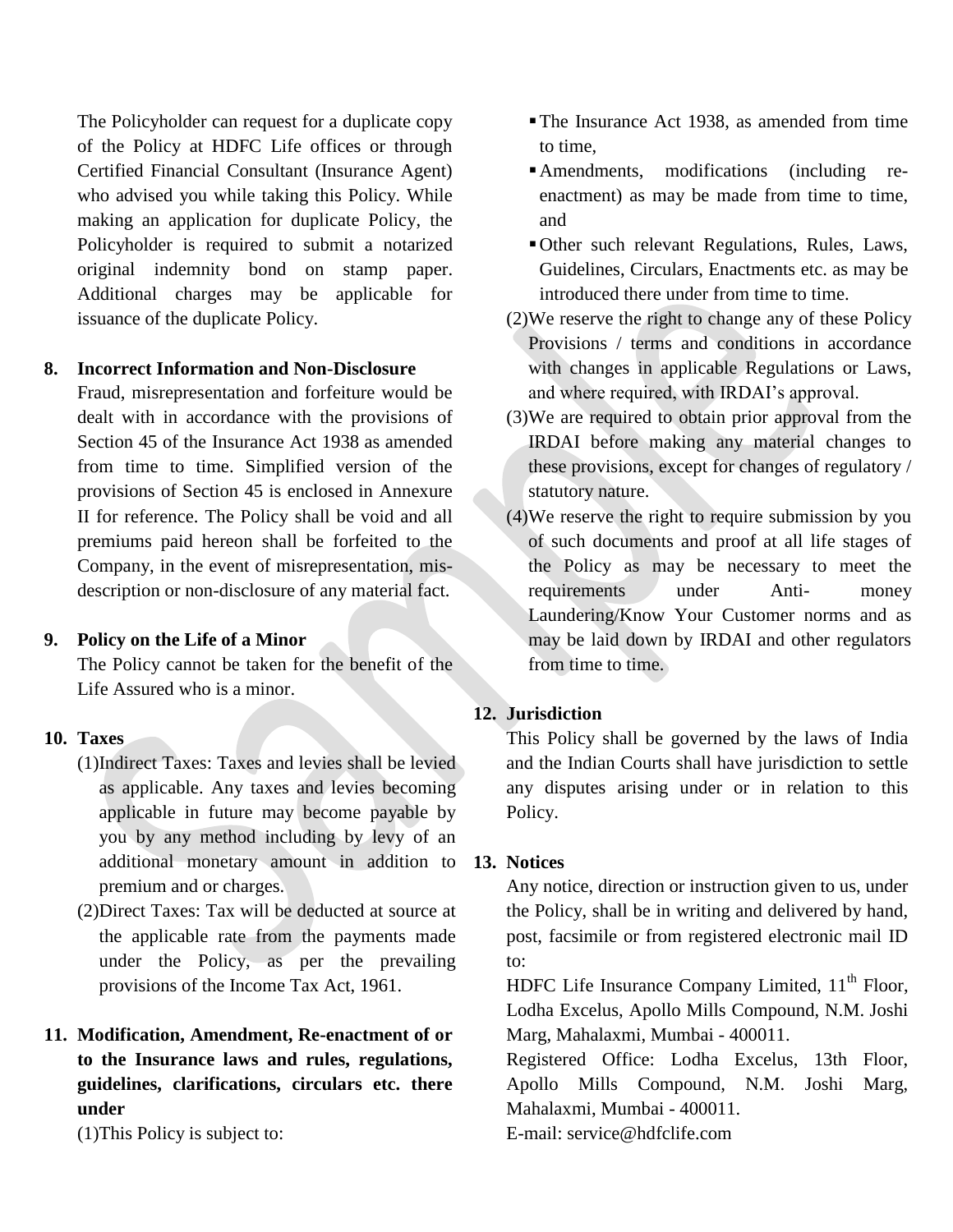Or such other address as may be informed by us. Similarly, any notice, direction or instruction to be given by us, under the Policy, shall be in writing and delivered by hand, post, courier or registered electronic mail ID to the address in the records of the Company.

You are requested to communicate any change in address, to the Company supported by the required address proofs to enable the Company to carry out the change of address in its systems. The onus of intimation of change of address lies with the Policyholder. An updated contact detail of the Policyholder will ensure that correspondences from the Company are correctly addressed to the Policyholder at the latest updated address.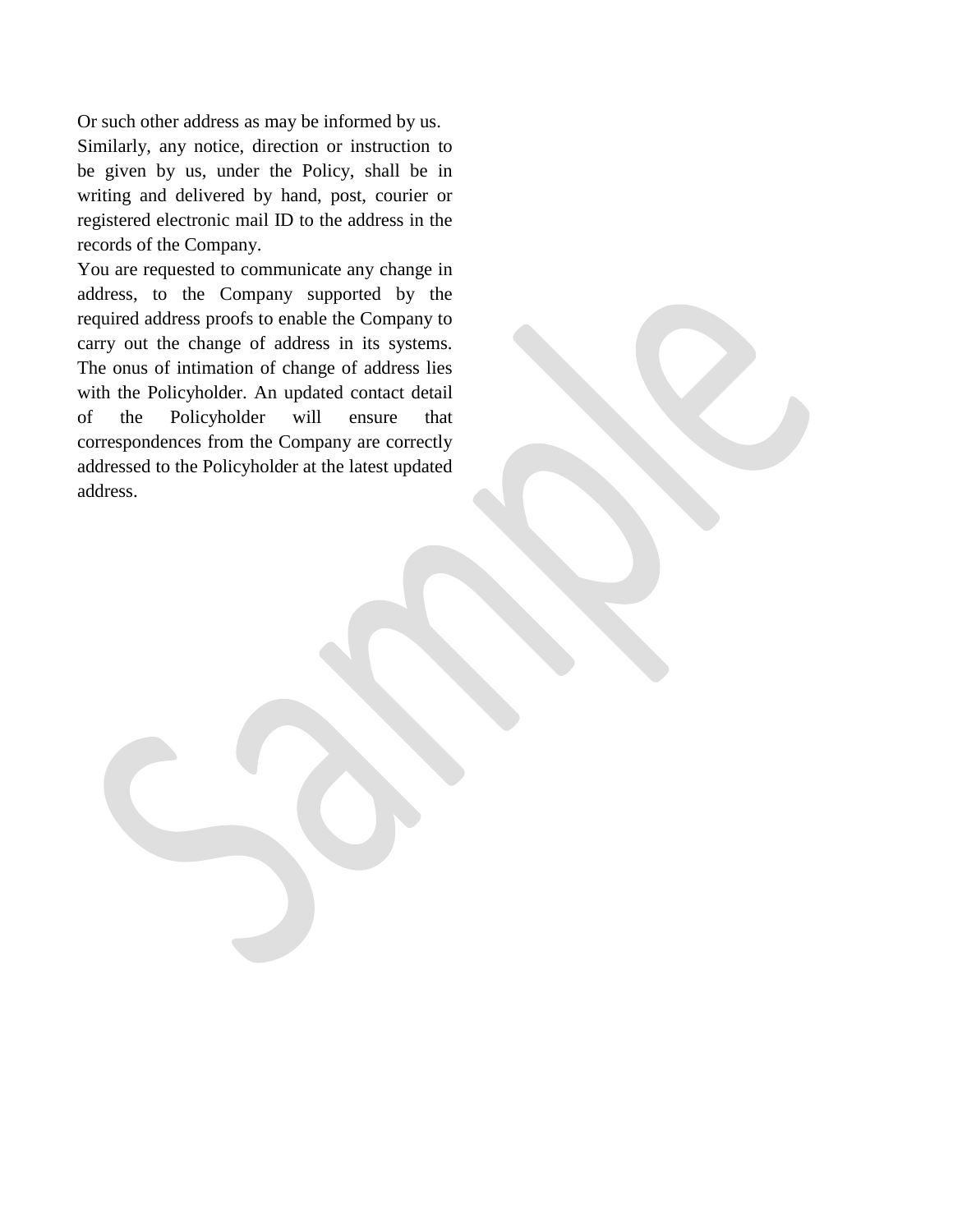# **Part G Grievance Redressal Process**

(i) The customer can contact us on the below mentioned address or at any of our branches in case of any complaint/ grievance:

Grievance Redressal Officer

HDFC Life Insurance Company Limited

11th Floor, Lodha Excelus, Apollo Mills Compound,

N. M. Joshi Marg, Mahalaxmi, Mumbai, Maharashtra - 400011

Helpline number: 18602679999 (Local charges apply)

E-mail: [service@hdfclife.com](mailto:service@hdfclife.com)

Our senior citizen customers can now avail of a privileged service to have their query/grievance addressed by simply giving a missed call on 8000006607 from their registered phone number. One of our specialists will call back to assist further.

- (ii) All grievances (Service and sales) received by the Company will be responded to within the prescribed regulatory Turn Around Time (TAT) of 15 days.
- (iii)Written request or email from the registered email id is mandatory.
- (iv) If required, we will investigate the complaints by taking inputs from the customer over the telephone or through personal meetings.
- (v) We will issue an acknowledgement letter to the customer within 3 working days of the receipt of complaint.
- (vi)The acknowledgement that is sent to the customer has the details of the complaint number, the Policy number and the Grievance Redressal Officer's name who will be handling the complaint of the customer.
- (vii) If the customer's complaint is addressed within 3 days, the resolution communication will also act as the acknowledgment of the complaint.
- (viii)The final letter of resolution will offer redressal or rejection of the complaint along with the appropriate reason for the same.
- (ix)In case the customer is not satisfied with the decision sent to him or her, he or she may contact our Grievance Redressal Officer within 8 weeks of the receipt of the communication at any of the touch points mentioned in the document, failing which, we will consider the complaint to be satisfactorily resolved.
- (x) The following is the escalation matrix in case there is no response within the prescribed timelines or if you are not satisfied with the response. The number of days specified in the below- mentioned escalation matrix will be applicable from the date of escalation.

| <b>Level</b>   | <b>Designation</b>    | <b>Response Time</b> |
|----------------|-----------------------|----------------------|
|                |                       |                      |
| 1st Level      | <b>Associate Vice</b> | 10 working days      |
|                | President $-$         |                      |
|                | Customer              |                      |
|                | <b>Relations</b>      |                      |
|                |                       |                      |
| 2nd Level (for | Sr. Vice              | 7 working days       |
| response not   | $President -$         |                      |
| received from  | Customer              |                      |
| Level $1)$     | Relations             |                      |
|                |                       |                      |

You are requested to follow the aforementioned matrix to receive satisfactory response from us.

- (xi) If you are not satisfied with the response or do not receive a response from us within 15 days, you may approach the Grievance Cell of IRDAI on the following contact details:
	- IRDAI Grievance Call Centre (IGCC) TOLL FREE NO: 155255/ 18004254732
	- Email ID: complaints@irda.gov.in
	- Online- You can register your complaint online at http://www.igms.irda.gov.in/
	- Address for communication for complaints by fax/paper: General Manager Consumer Affairs Department – Grievance

Redressal Cell

Insurance Regulatory and Development Authority of India

Sy No. 115/1, Financial District,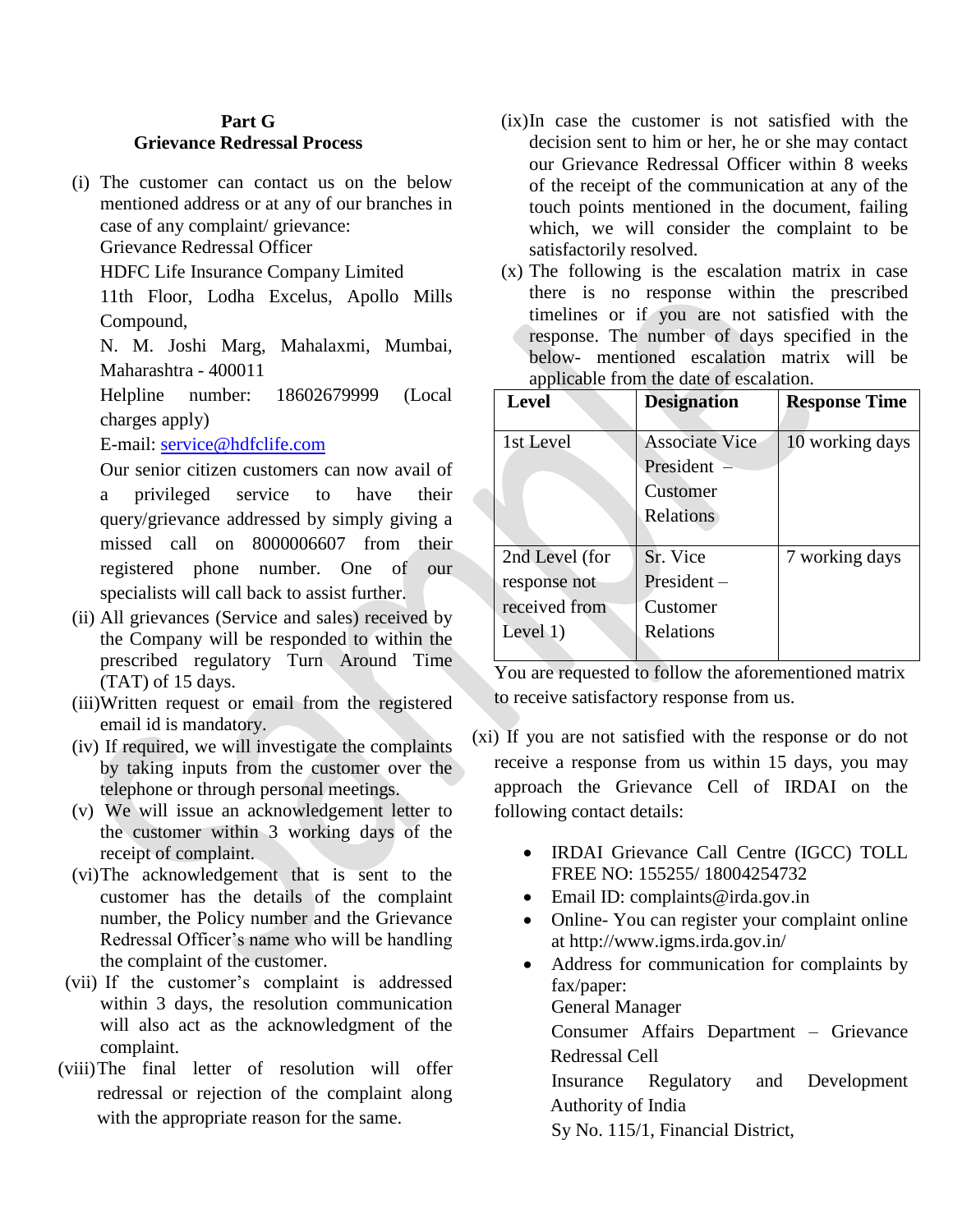Nanakramguda, Gachibowli, Hyderabad – 500 032

2. In the event you are dissatisfied with the response provided by us, you may approach the Insurance Ombudsman in your region. The details of the existing offices of the Insurance Ombudsman are provided below. You are requested to refer to the IRDAI website at "www.irdai.gov.in" for the updated details.

| Forest park,<br>Office of the<br><b>Contact Details</b><br>Areas of<br>Bhubneshwar-<br>Jurisdiction<br>Ombudsman<br>751 009.<br>Office of the<br>Gujarat,<br><b>AHMEDABA</b><br>0674<br>Tel.:<br>Dadra &<br>Insurance<br>D<br>2596461<br>Ombudsman,<br>Nagar<br>/2596455<br>Fax:<br>Jeevan Prakash<br>Haveli,<br>0674 - 2596429<br>Building, 6th<br>Daman and<br>Email: bimalokpal<br>floor, Tilak Marg,<br>Diu<br>.bhubaneswar@ec<br>Relief Road,<br>oi.co.in<br>Ahmedabad - 380<br>001.<br><b>BENGALUR</b><br>Office of the<br>Insurance<br>U<br>079<br>Tel.:<br>Ombudsman,<br>25501201/02/05/0<br>Jeevan Soudha<br>6<br>Building, PID No.<br>Email: bimalokpal<br>57-27-N-19<br>.ahmedabad@ecoi |           |
|----------------------------------------------------------------------------------------------------------------------------------------------------------------------------------------------------------------------------------------------------------------------------------------------------------------------------------------------------------------------------------------------------------------------------------------------------------------------------------------------------------------------------------------------------------------------------------------------------------------------------------------------------------------------------------------------------|-----------|
|                                                                                                                                                                                                                                                                                                                                                                                                                                                                                                                                                                                                                                                                                                    |           |
|                                                                                                                                                                                                                                                                                                                                                                                                                                                                                                                                                                                                                                                                                                    |           |
|                                                                                                                                                                                                                                                                                                                                                                                                                                                                                                                                                                                                                                                                                                    |           |
|                                                                                                                                                                                                                                                                                                                                                                                                                                                                                                                                                                                                                                                                                                    |           |
|                                                                                                                                                                                                                                                                                                                                                                                                                                                                                                                                                                                                                                                                                                    |           |
|                                                                                                                                                                                                                                                                                                                                                                                                                                                                                                                                                                                                                                                                                                    |           |
|                                                                                                                                                                                                                                                                                                                                                                                                                                                                                                                                                                                                                                                                                                    |           |
|                                                                                                                                                                                                                                                                                                                                                                                                                                                                                                                                                                                                                                                                                                    |           |
|                                                                                                                                                                                                                                                                                                                                                                                                                                                                                                                                                                                                                                                                                                    |           |
|                                                                                                                                                                                                                                                                                                                                                                                                                                                                                                                                                                                                                                                                                                    |           |
|                                                                                                                                                                                                                                                                                                                                                                                                                                                                                                                                                                                                                                                                                                    |           |
|                                                                                                                                                                                                                                                                                                                                                                                                                                                                                                                                                                                                                                                                                                    | Karnataka |
|                                                                                                                                                                                                                                                                                                                                                                                                                                                                                                                                                                                                                                                                                                    |           |
|                                                                                                                                                                                                                                                                                                                                                                                                                                                                                                                                                                                                                                                                                                    |           |
|                                                                                                                                                                                                                                                                                                                                                                                                                                                                                                                                                                                                                                                                                                    |           |
|                                                                                                                                                                                                                                                                                                                                                                                                                                                                                                                                                                                                                                                                                                    |           |
|                                                                                                                                                                                                                                                                                                                                                                                                                                                                                                                                                                                                                                                                                                    |           |
| Ground Floor,<br>.co.in                                                                                                                                                                                                                                                                                                                                                                                                                                                                                                                                                                                                                                                                            |           |
| 19/19, 24th Main                                                                                                                                                                                                                                                                                                                                                                                                                                                                                                                                                                                                                                                                                   |           |
| <b>BHOPAL</b><br>Office of the<br>Madhya<br>Road, JP Nagar,                                                                                                                                                                                                                                                                                                                                                                                                                                                                                                                                                                                                                                        |           |
| Pradesh<br>Insurance<br>$\&$<br>Ist Phase,                                                                                                                                                                                                                                                                                                                                                                                                                                                                                                                                                                                                                                                         |           |
| Ombudsman,<br>Chhattisgarh<br>Bengaluru $-560$                                                                                                                                                                                                                                                                                                                                                                                                                                                                                                                                                                                                                                                     |           |
| 078.<br><b>Janak Vihar</b>                                                                                                                                                                                                                                                                                                                                                                                                                                                                                                                                                                                                                                                                         |           |
| Complex, 2nd                                                                                                                                                                                                                                                                                                                                                                                                                                                                                                                                                                                                                                                                                       |           |
| 080<br>Tel.:<br>Floor, 6, Malviya                                                                                                                                                                                                                                                                                                                                                                                                                                                                                                                                                                                                                                                                  |           |
| 26652048<br>Nagar, Opp. Airtel                                                                                                                                                                                                                                                                                                                                                                                                                                                                                                                                                                                                                                                                     |           |
| 26652049<br>Office, Near New                                                                                                                                                                                                                                                                                                                                                                                                                                                                                                                                                                                                                                                                       |           |
| Email: bimalokpal<br>Market, Bhopal-                                                                                                                                                                                                                                                                                                                                                                                                                                                                                                                                                                                                                                                               |           |
| .bengaluru@ecoi.<br>462 003.                                                                                                                                                                                                                                                                                                                                                                                                                                                                                                                                                                                                                                                                       |           |
| co.in                                                                                                                                                                                                                                                                                                                                                                                                                                                                                                                                                                                                                                                                                              |           |
| Tel.: 0755 -<br><b>CHANDIGAR</b><br>Office of the<br>Punjab                                                                                                                                                                                                                                                                                                                                                                                                                                                                                                                                                                                                                                        |           |

2769201 / 2769202 Fax: 0755 - 2769203

Email:

**BHUBANES** 

HWAR

[bimalokpal.bhopa](mailto:bimalokpal.bhopal@ecoi.co.in)

Orissa

[l@ecoi.co.in](mailto:bimalokpal.bhopal@ecoi.co.in)

Office of the **Insurance** 

# **a. Details and addresses of Insurance Ombudsman**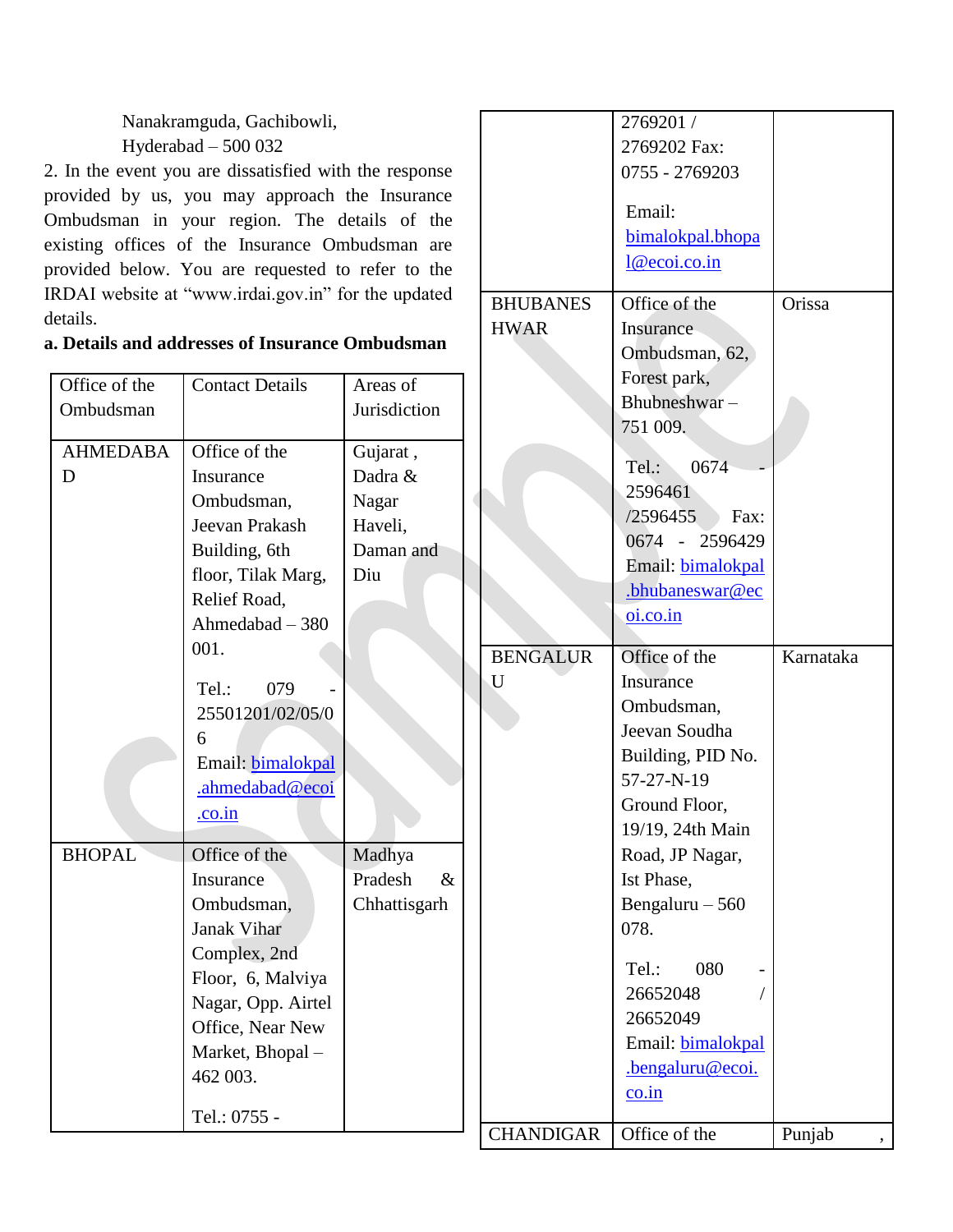| H              | Insurance               | Haryana,       |                 | $-110002.$               |                 |
|----------------|-------------------------|----------------|-----------------|--------------------------|-----------------|
|                | Ombudsman,              | Himachal       |                 |                          |                 |
|                | S.C.O. No. 101,         | Pradesh,       |                 | Tel.:<br>011             |                 |
|                | 102 & 103, 2nd          | $\&$<br>Jammu  |                 | 23232481                 |                 |
|                | Floor, Batra            | Kashmir        |                 | 23213504                 |                 |
|                | Building, Sector        | Chandigarh     |                 | Email: bimalokpal        |                 |
|                | $17 - D$ ,              |                |                 | .delhi@ecoi.co.in        |                 |
|                | Chandigarh $-160$       |                | <b>GUWAHATI</b> | Office of the            | Assam,          |
|                | 017.                    |                |                 | Insurance                | Meghalaya,      |
|                | 0172<br>Tel.:           |                |                 | Ombudsman,               | Manipur,        |
|                | 2706196                 |                |                 | Jeevan Nivesh, 5th       | Mizoram,        |
|                | 2706468<br>Fax:         |                |                 | Floor, Nr.               | Arunachal       |
|                | 0172 - 2708274          |                |                 | Panbazar over            | Pradesh,        |
|                | Email: bimalokpal       |                |                 | bridge, S.S. Road,       | Nagaland        |
|                | .chandigarh@ecoi        |                |                 | Guwahati-                | and Tripura     |
|                | .co.in                  |                |                 | 781001(ASSAM).           |                 |
|                |                         |                |                 |                          |                 |
| <b>CHENNAI</b> | Office of the           | Tamil Nadu,    |                 | 0361<br>Tel.:            |                 |
|                | Insurance               | Pondicherry    |                 | 2632204                  |                 |
|                | Ombudsman,              | Town<br>and    |                 | 2602205                  |                 |
|                | Fatima Akhtar           | Karaikal       |                 | Email: bimalokpal        |                 |
|                | Court, 4th Floor,       | (which)<br>are |                 | .guwahati@ecoi.c         |                 |
|                | 453, Anna Salai,        | of<br>part     |                 | $0.\overline{\text{in}}$ |                 |
|                | Teynampet,              | Pondicherry)   | <b>HYDERABA</b> | Office of the            | Andhra          |
|                | CHENNAI-600             |                | D               | Insurance                | Pradesh,        |
|                | 018.                    |                |                 | Ombudsman, 6-2-          | Telangana,      |
|                | 044<br>Tel.:            |                |                 | 46, 1st floor,           | Yanam<br>and    |
|                | 24333668                |                |                 | "Moin Court",            | of<br>part      |
|                | 24335284<br>Fax:        |                |                 | Lane Opp. Saleem         | Territory<br>of |
|                | 044 - 24333664          |                |                 | Function Palace,         | Pondicherry     |
|                | Email: bimalokpal       |                |                 | A. C. Guards,            |                 |
|                | .chennai@ecoi.co.       |                |                 | Lakdi-Ka-Pool,           |                 |
|                | $\underline{\text{in}}$ |                |                 | Hyderabad - 500          |                 |
|                |                         |                |                 | 004.                     |                 |
| <b>DELHI</b>   | Office of the           | Delhi          |                 | 040<br>Tel.:             |                 |
|                | Insurance               |                |                 | 67504123                 |                 |
|                | Ombudsman, 2/2          |                |                 | 23312122<br>Fax:         |                 |
|                | A, Universal            |                |                 | 040 - 23376599           |                 |
|                | Insurance               |                |                 | Email: bimalokpal        |                 |
|                | Building, Asaf Ali      |                |                 |                          |                 |
|                | Road, New Delhi         |                |                 | .hyderabad@ecoi.         |                 |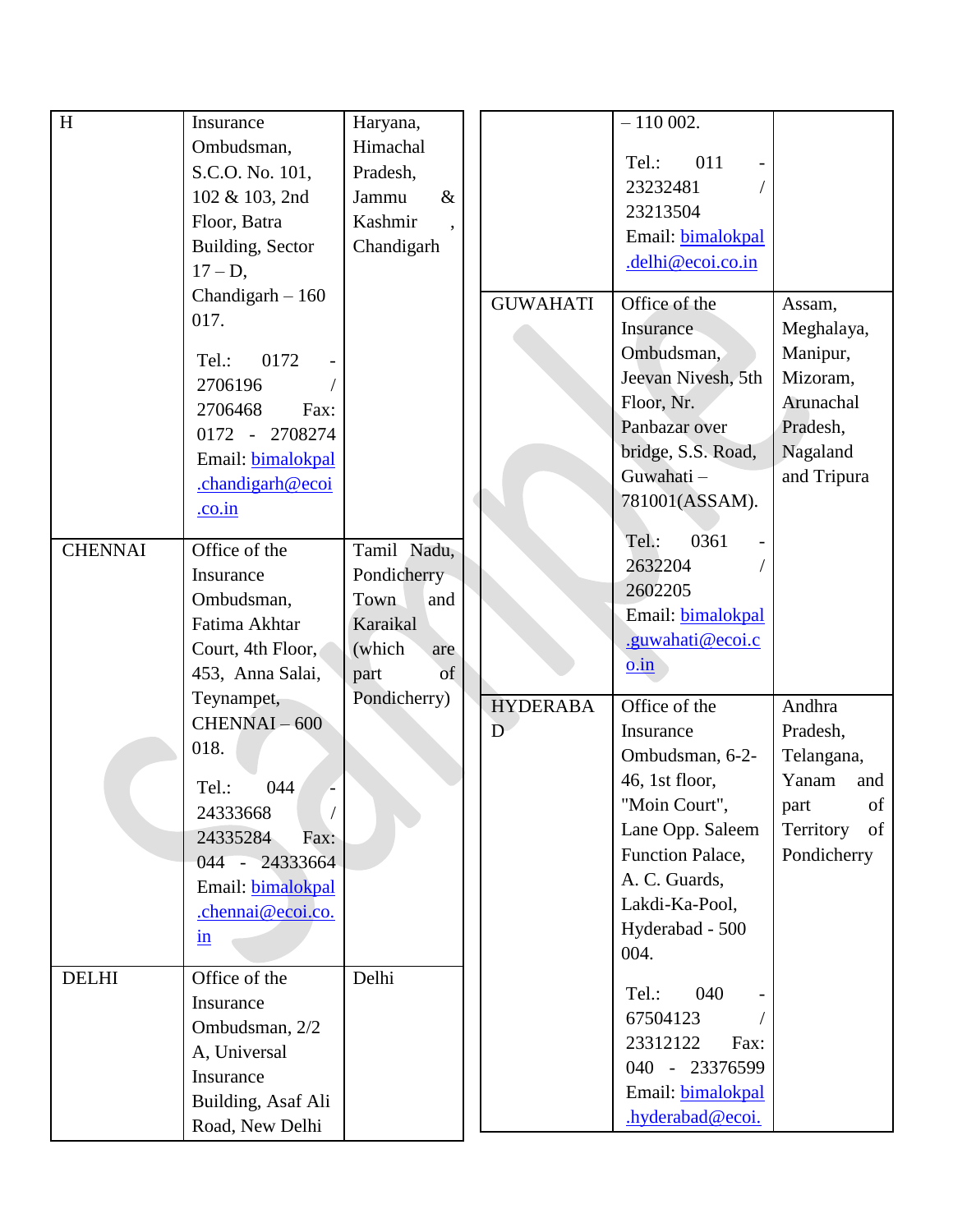|                      | $\frac{\text{co.in}}{\text{c}}$                                                                                                                                                                                                                                          |                                                                      |                | 072.                                                                                                                                                                          |                                                                                                                                                                                                                                    |
|----------------------|--------------------------------------------------------------------------------------------------------------------------------------------------------------------------------------------------------------------------------------------------------------------------|----------------------------------------------------------------------|----------------|-------------------------------------------------------------------------------------------------------------------------------------------------------------------------------|------------------------------------------------------------------------------------------------------------------------------------------------------------------------------------------------------------------------------------|
| <b>JAIPUR</b>        | Office of the<br>Insurance<br>Ombudsman,<br>Jeevan Nidhi - II<br>Bldg., Gr. Floor,<br>Bhawani Singh<br>Marg, Jaipur - 302<br>005.                                                                                                                                        | Rajasthan                                                            |                | 033<br>Tel.:<br>22124339<br>22124340 Fax :<br>033 - 22124341<br>Email: bimalokpal<br>.kolkata@ecoi.co.<br>$\mathbf{in}$                                                       |                                                                                                                                                                                                                                    |
|                      | 0141<br>Tel.:<br>2740363<br>Email: Bimalokpa<br>l.jaipur@ecoi.co.i<br>$\underline{n}$                                                                                                                                                                                    |                                                                      | <b>LUCKNOW</b> | Office of the<br>Insurance<br>Ombudsman, 6th<br>Floor, Jeevan<br>Bhawan, Phase-II,<br><b>Nawal Kishore</b>                                                                    | Districts of<br><b>Uttar Pradesh</b><br>: Laitpur,<br>Jhansi,<br>Mahoba,<br>Hamirpur,                                                                                                                                              |
| <b>ERNAKULA</b><br>M | Office of the<br>Insurance<br>Ombudsman, 2nd<br>Floor, Pulinat<br>Bldg., Opp.<br>Cochin Shipyard,<br>M. G. Road,<br>Ernakulam - 682<br>015.<br>0484<br>Tel.:<br>2358759<br>2359338<br>Fax:<br>$0484 -$<br>2359336<br>Email: bimalokpal<br>.ernakulam@ecoi.<br>$\cos$ .in | Kerala,<br>Lakshadwee<br>$p$ , Mahe – a<br>of<br>part<br>Pondicherry |                | Road, Hazratganj,<br>Lucknow - 226<br>001.<br>Tel.:<br>0522<br>2231330<br>2231331<br>Fax:<br>2231310<br>$0522 -$<br>Email: bimalokpal<br>.lucknow@ecoi.c<br>$0.\overline{in}$ | Banda,<br>Chitrakoot,<br>Allahabad,<br>Mirzapur,<br>Sonbhabdra,<br>Fatehpur,<br>Pratapgarh,<br>Jaunpur, Vara<br>nasi,<br>Gazipur,<br>Jalaun,<br>Kanpur,<br>Lucknow,<br>Unnao,<br>Sitapur,<br>Lakhimpur,<br>Bahraich,<br>Barabanki, |
| <b>KOLKATA</b>       | Office of the<br>Insurance<br>Ombudsman,<br>Hindustan Bldg.<br>Annexe, 4th<br>Floor, 4, C.R.<br>Avenue,<br>KOLKATA - 700                                                                                                                                                 | West Bengal,<br>Sikkim,<br>Andaman &<br>Nicobar<br>Islands           |                |                                                                                                                                                                               | Raebareli,<br>Sravasti,<br>Gonda,<br>Faizabad,<br>Amethi,<br>Kaushambi,<br>Balrampur,<br>Basti,                                                                                                                                    |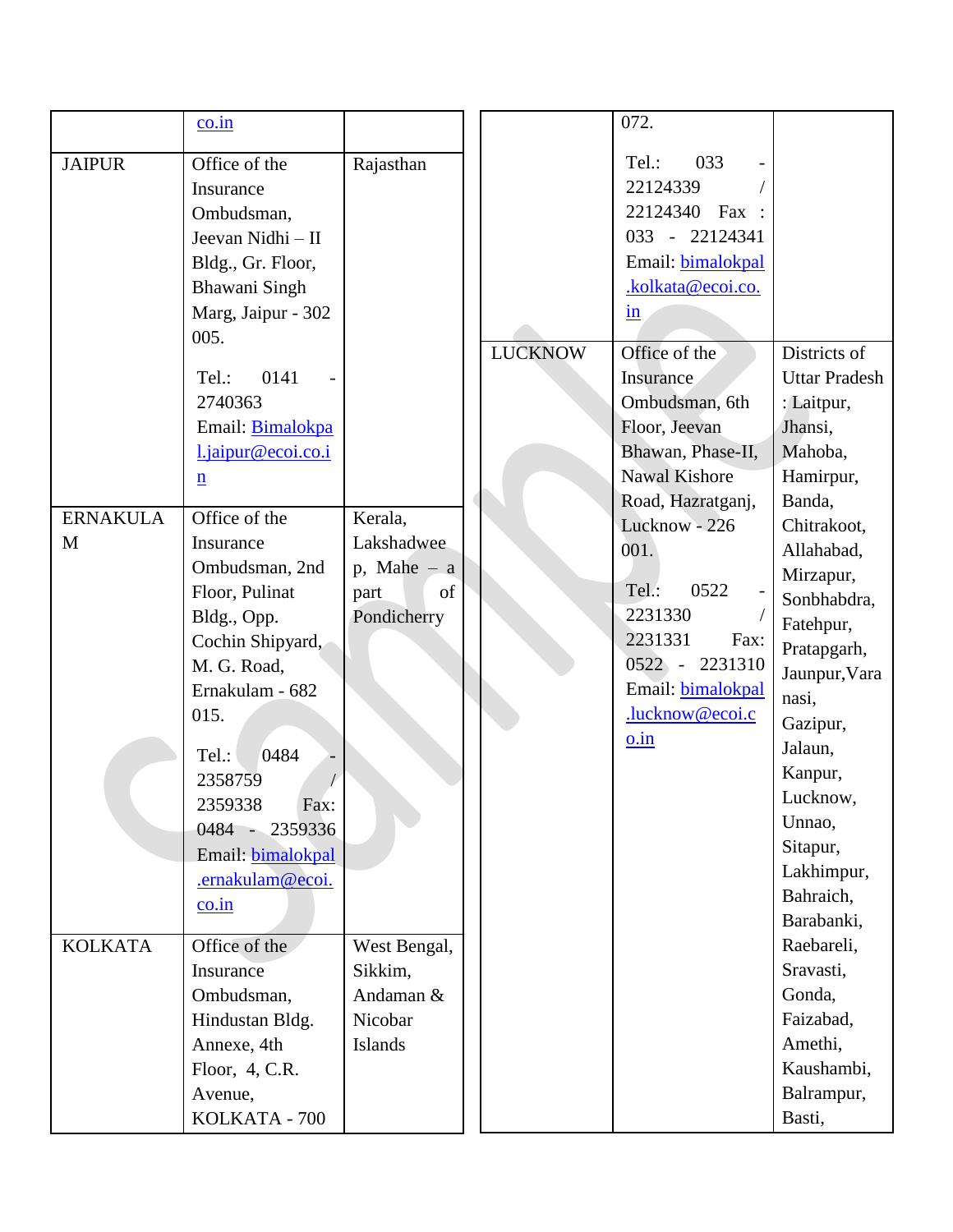|  | Ambedkarna   |               | Office of the      | Goa,                   |
|--|--------------|---------------|--------------------|------------------------|
|  | gar,         | <b>MUMBAI</b> | Insurance          | Mumbai                 |
|  | Sultanpur,   |               | Ombudsman, 3rd     | Metropolitan           |
|  | Maharajgang  |               | Floor, Jeevan Seva | Region                 |
|  |              |               | Annexe, S.V.       | excluding              |
|  | Santkabirnag |               | Road, Santacruz    | Navi                   |
|  | ar,          |               | (W), Mumbai -      | Mumbai &               |
|  | Azamgarh,    |               | 400 054.           | Thane                  |
|  | Kushinagar,  |               |                    |                        |
|  | Gorkhpur,    |               | Tel.:<br>022       |                        |
|  | Deoria, Mau, |               | 26106552           |                        |
|  | Ghazipur,    |               | 26106960<br>Fax:   |                        |
|  | Chandauli,   |               | 022 - 26106052     |                        |
|  | Ballia,      |               | Email: bimalokpal  |                        |
|  | Sidharathnag |               | mumbai@ecoi.co     |                        |
|  | ar           |               | $\mathbf{in}$      |                        |
|  |              |               | Office of the      | of<br><b>State</b>     |
|  |              | <b>NOIDA</b>  | Insurance          | Uttaranchal            |
|  |              |               | Ombudsman,         | and<br>the             |
|  |              |               | Bhagwan Sahai      | following              |
|  |              |               | Palace 4th Floor,  | <b>Districts</b><br>of |
|  |              |               | Main Road, Naya    | Uttar                  |
|  |              |               | Bans, Sector 15,   | Pradesh:               |
|  |              |               | Distt: Gautam      | Agra,                  |
|  |              |               | Buddh Nagar,       | Aligarh,               |
|  |              |               | U.P-201301.        | Bagpat,                |
|  |              |               | Tel.:<br>0120-     | Bareilly,              |
|  |              |               | 2514250            | Bijnor,                |
|  |              |               | 2514252            | Budaun,                |
|  |              |               | 2514253            | Bulandsheha            |
|  |              |               | Email: bimalokpal  | Etah,<br>r,            |
|  |              |               | .noida@ecoi.co.in  | Kanooj,                |
|  |              |               |                    | Mainpuri,<br>Mathura,  |
|  |              |               |                    | Meerut,                |
|  |              |               |                    | Moradabad,             |
|  |              |               |                    | Muzaffarnag            |
|  |              |               |                    | ar, Oraiyya,           |
|  |              |               |                    | Pilibhit,              |
|  |              |               |                    | Etawah,                |
|  |              |               |                    | Farrukhabad,           |
|  |              |               |                    |                        |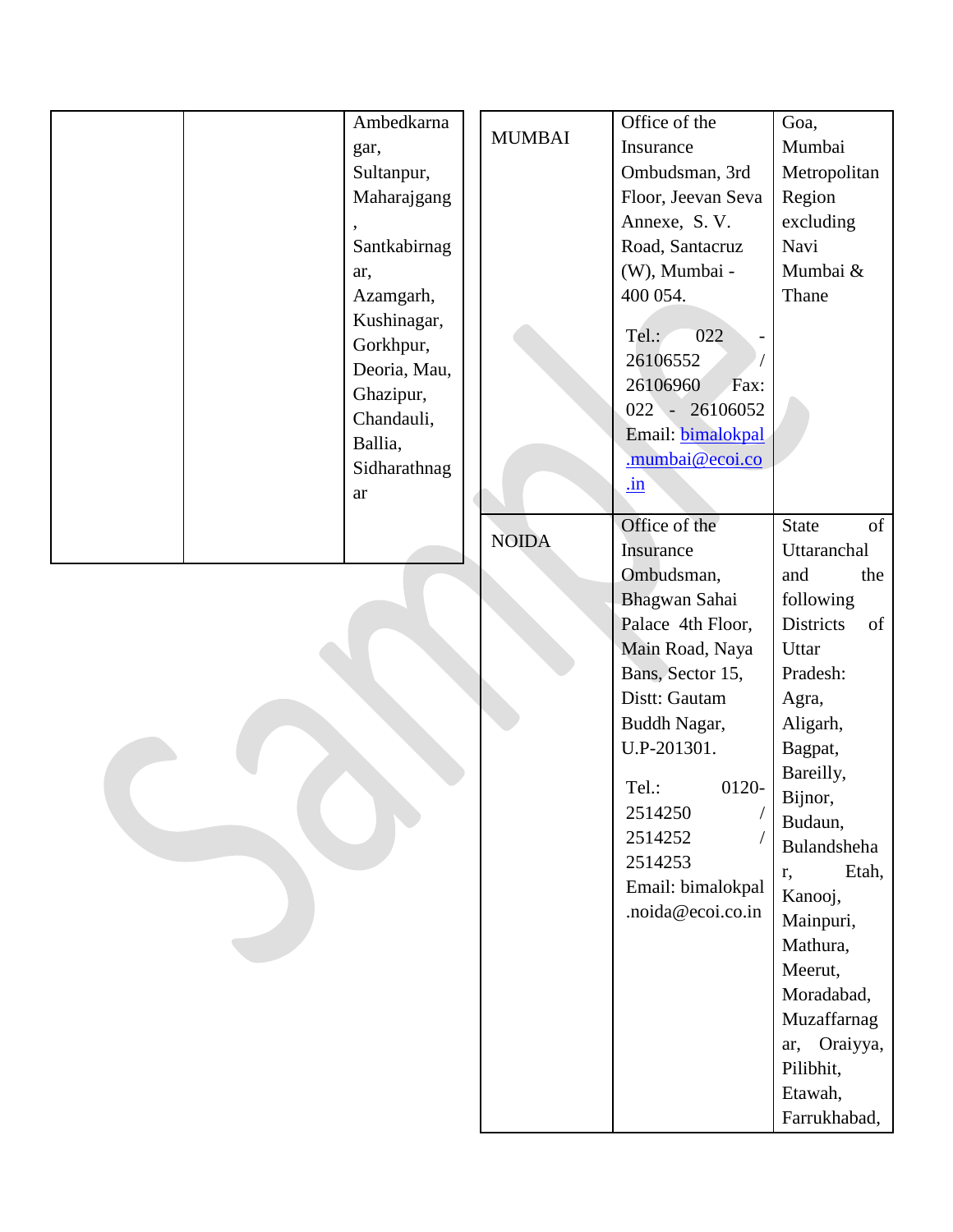|              |                   | Firozbad,    | $020 -$<br>Tel.:                                                                                     |
|--------------|-------------------|--------------|------------------------------------------------------------------------------------------------------|
|              |                   | Gautambodh   | 41312555                                                                                             |
|              |                   | anagar,      | Email: bimalokpal                                                                                    |
|              |                   | Ghaziabad,   | .pune@ecoi.co.in                                                                                     |
|              |                   | Hardoi,      |                                                                                                      |
|              |                   | Shahjahanpu  | b. Power of Ombudsman-                                                                               |
|              |                   | Hapur,<br>r, | consider<br>1)<br>The<br>Ombudsman<br>shall<br>receive<br>and                                        |
|              |                   | Shamli,      | complaints or disputes relating to-                                                                  |
|              |                   | Rampur,      | (a) delay in settlement of claims, beyond the time                                                   |
|              |                   | Kashganj,    | specified in the regulations, framed under the                                                       |
|              |                   | Sambhal,     | <b>Insurance Regulatory and Development Authority</b>                                                |
|              |                   | Amroha,      | of India Act, 1999;                                                                                  |
|              |                   | Hathras,     | (b) any partial or total repudiation of claims by the                                                |
|              |                   | Kanshiramna  | Company;<br>(c) disputes over Premium paid or payable in terms of                                    |
|              |                   | gar,         | insurance Policy;                                                                                    |
|              |                   | Saharanpur   | (d) misrepresentation of Policy terms and conditions                                                 |
|              |                   |              | at any time in the Policy document or Policy                                                         |
| <b>PATNA</b> | Office of the     | Bihar,       | contract;                                                                                            |
|              | Insurance         | Jharkhand    | (e) legal construction of insurance policies in so far as                                            |
|              | Ombudsman, 1st    |              | the dispute relates to claim;                                                                        |
|              | Floor, Kalpana    |              | (f) Policy servicing related grievances<br>against                                                   |
|              | Arcade Building,  |              | insurers and their agents and intermediaries;                                                        |
|              | Bazar Samiti      |              | (g) issuance of life insurance Policy, general<br>insurance Policy including health insurance Policy |
|              | Road, Bahadurpur, |              | which is not in conformity with the proposal form                                                    |
|              | Patna 800 006.    |              | submitted by the proposer;                                                                           |
|              | Tel.: 0612-       |              | (h) non-issuance of insurance Policy after receipt of                                                |
|              | 2680952           |              | Premium in life insurance; and                                                                       |
|              |                   |              | any other matter resulting from the violation of<br>(i)                                              |
|              | Email:            |              | provisions of the Insurance Act, 1938, as amended                                                    |
|              | bimalokpal.patna  |              | from time to time, or the regulations, circulars,<br>guidelines or instructions issued by the IRDAI  |
|              | @ecoi.co.in.      |              | from time to time or the terms and conditions of                                                     |
|              |                   |              | the Policy contract, in so far as they relate to                                                     |
| <b>PUNE</b>  | Office of the     | Maharashtra, | issues mentioned at clauses (a) to (f).                                                              |
|              | Insurance         | Area of Navi | The Ombudsman shall act as counsellor and mediator<br>2)                                             |
|              | Ombudsman,        | Mumbai and   | relating to matters specified in sub-rule (1) provided                                               |
|              | Jeevan Darshan    | Thane        | there is written consent of the parties to the dispute.                                              |
|              | Bldg., 3rd Floor, | excluding    | The Ombudsman shall be precluded from handling<br>3)                                                 |
|              | C.T.S. No.s. 195  | Mumbai       | any matter if he is an interested party or having<br>conflict of interest.                           |
|              | to 198, N.C.      | Metropolitan | The Central Government or as the case may be, the<br>4)                                              |
|              | Kelkar Road,      | Region       | IRDAI may, at any time refer any complaint or                                                        |
|              | Narayan Peth,     |              | dispute relating to insurance matters specified in sub-                                              |
|              | Pune $-411$ 030.  |              | rule (1), to the Insurance Ombudsman and such                                                        |
|              |                   |              | complaint or dispute shall be entertained by the                                                     |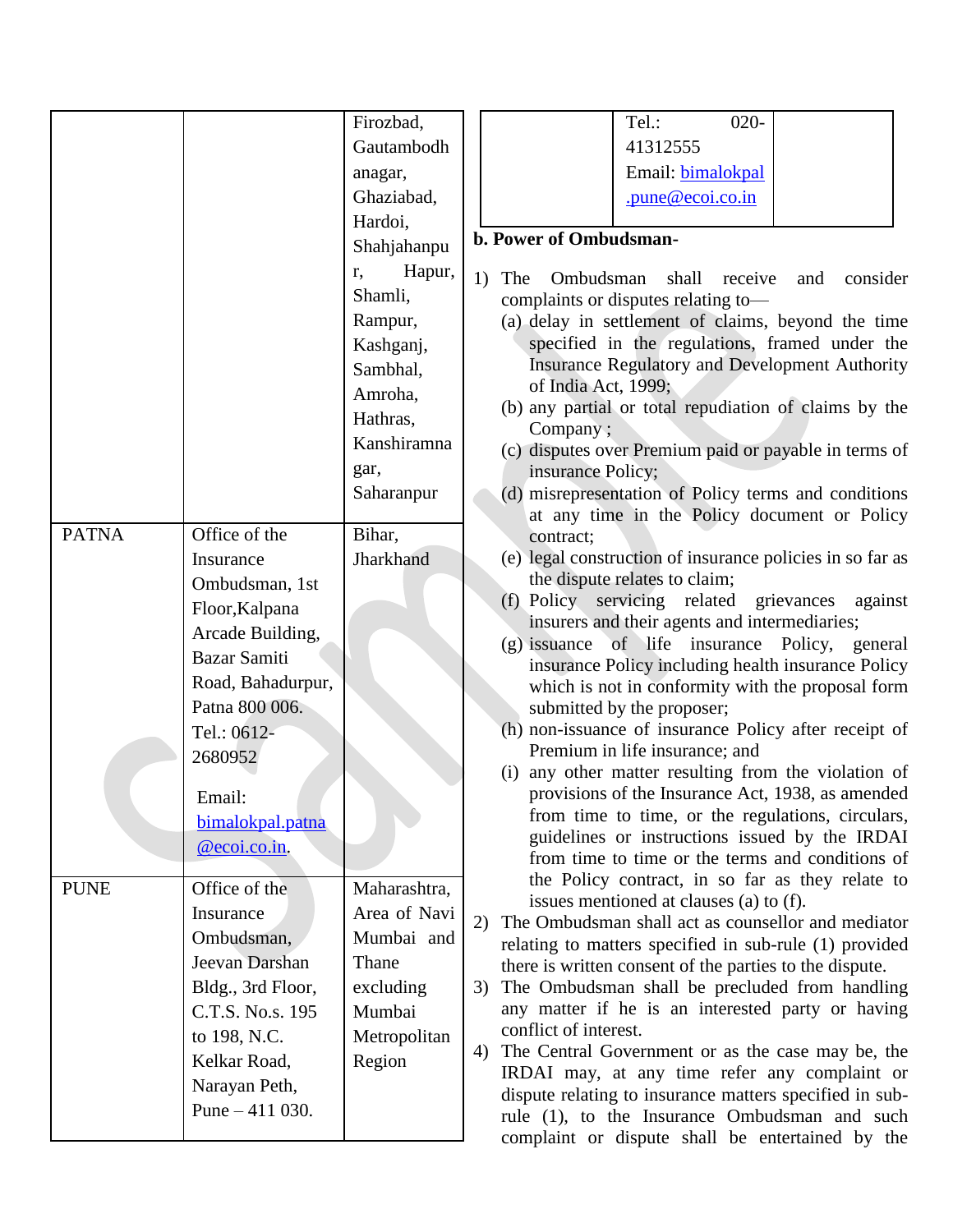Insurance Ombudsman and be dealt with as if it is a complaint made under Clause (c) provided herein below.

### **c. Manner in which complaint is to be made -**

- 1) Any person who has a grievance against the Company, may himself or through his legal heirs, nominee or assignee, make a complaint in writing to the Insurance Ombudsman within whose territorial jurisdiction the branch or office of the Company complained against or the residential address or place of residence of the complainant is located.
- 2) The complaint shall be in writing, duly signed by the complainant or through his legal heirs, nominee or assignee and shall state clearly the name and address of the complainant, the name of the branch or office of the Company against whom the complaint is made, the facts giving rise to the complaint, supported by documents, the nature and extent of the loss caused to the complainant and the relief sought from the Insurance Ombudsman.
- 3) No complaint to the Insurance Ombudsman shall lie unless—
	- (a) the complainant makes a written representation to the Company named in the complaint and
		- i. either the Company had rejected the complaint; or
		- ii. the complainant had not received any reply within a period of one month after the Company received his representation; or
		- iii. the complainant is not satisfied with the reply given to him by the Company;
	- (b) The complaint is made within one year
		- i. after the order of the Company rejecting the representation is received; or
		- ii. after receipt of decision of the Company which is not to the satisfaction of the complainant;
		- iii. after expiry of a period of one month from the date of sending the written representation to the Company if the Company fails to furnish reply to the complainant.
- 4) The Ombudsman shall be empowered to condone the delay in such cases as he may consider necessary, after calling for objections of the Company against the proposed condonation and after recording reasons for condoning the delay and in case the delay is condoned, the date of condonation of delay shall be deemed to be the date of filing of the complaint, for further proceedings under these rules.
- 5) No complaint before the Insurance Ombudsman shall be maintainable on the same subject matter on which proceedings are pending before or disposed of by any court or consumer forum or arbitrator.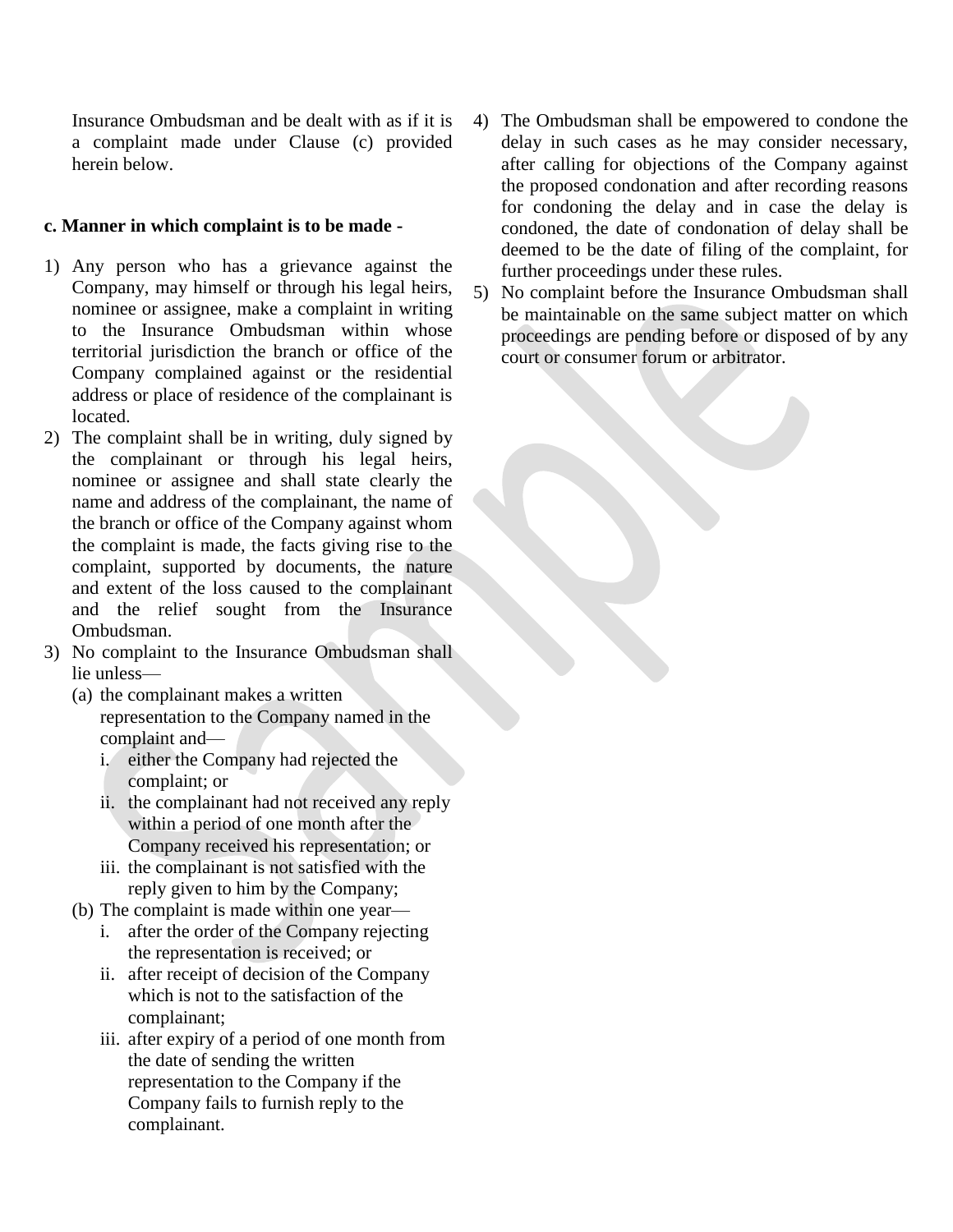#### **Annexure I**

#### **Section 39 - Nomination by policyholder**

Nomination of a life insurance Policy is as below in accordance with Section 39 of the Insurance Act, 1938 as amended by Insurance Laws (Amendment) Act, 2015 dated 23.03.2015. The extant provisions in this regard are as follows:

- 1) The policyholder of a life insurance on his own life may nominate a person or persons to whom money secured by the policy shall be paid in the event of his death.
- 2) Where the nominee is a minor, the policyholder may appoint any person to receive the money secured by the policy in the event of policyholder's death during the minority of the nominee. The manner of appointment to be laid down by the insurer.
- 3) Nomination can be made at any time before the maturity of the policy.
- 4) Nomination may be incorporated in the text of the policy itself or may be endorsed on the policy communicated to the insurer and can be registered by the insurer in the records relating to the policy.
- 5) Nomination can be cancelled or changed at any time before policy matures, by an endorsement or a further endorsement or a will as the case may be.
- 6) A notice in writing of change or cancellation of nomination must be delivered to the insurer for the insurer to be liable to such nominee. Otherwise, insurer will not be liable if a bonafide payment is made to the person named in the text of the policy or in the registered records of the insurer.
- 7) Fee to be paid to the insurer for registering change or cancellation of a nomination can be specified by the Authority through Regulations.
- 8) On receipt of notice with fee, the insurer should grant a written acknowledgement to the policyholder of having registered a nomination or cancellation or change thereof.
- 9) A transfer or assignment made in accordance with Section 38 shall automatically cancel the nomination except in case of assignment to the

insurer or other transferee or assignee for purpose of loan or against security or its reassignment after repayment. In such case, the nomination will not get cancelled to the extent of insurer's or transferee's or assignee's interest in the policy. The nomination will get revived on repayment of the loan.

- 10) The right of any creditor to be paid out of the proceeds of any policy of life insurance shall not be affected by the nomination.
- 11) In case of nomination by policyholder whose life is insured, if the nominees die before the policyholder, the proceeds are payable to policyholder or his heirs or legal representatives or holder of succession certificate.
- 12) In case nominee(s) survive the person whose life is insured, the amount secured by the policy shall be paid to such survivor(s).
- 13) Where the policyholder whose life is insured nominates his (a) parents or (b) spouse or (c) children or (d) spouse and children (e) or any of them; the nominees are beneficially entitled to the amount payable by the insurer to the policyholder unless it is proved that policyholder could not have conferred such beneficial title on the nominee having regard to the nature of his title.
- 14) If nominee(s) die after the policyholder but before his share of the amount secured under the policy is paid, the share of the expired nominee(s) shall be payable to the heirs or legal representative of the nominee or holder of succession certificate of such nominee(s).
- 15) The provisions of sub-section 7 and 8 (13 and 14 above) shall apply to all life insurance policies maturing for payment after the commencement of Insurance Laws (Amendment) Act, 2015 (i.e 23.03.2015).
- 16) If policyholder dies after maturity but the proceeds and benefit of the policy has not been paid to him because of his death, his nominee(s) shall be entitled to the proceeds and benefit of the policy.
- 17) The provisions of Section 39 are not applicable to any life insurance policy to which Section 6 of Married Women's Property Act, 1874 applies or has at any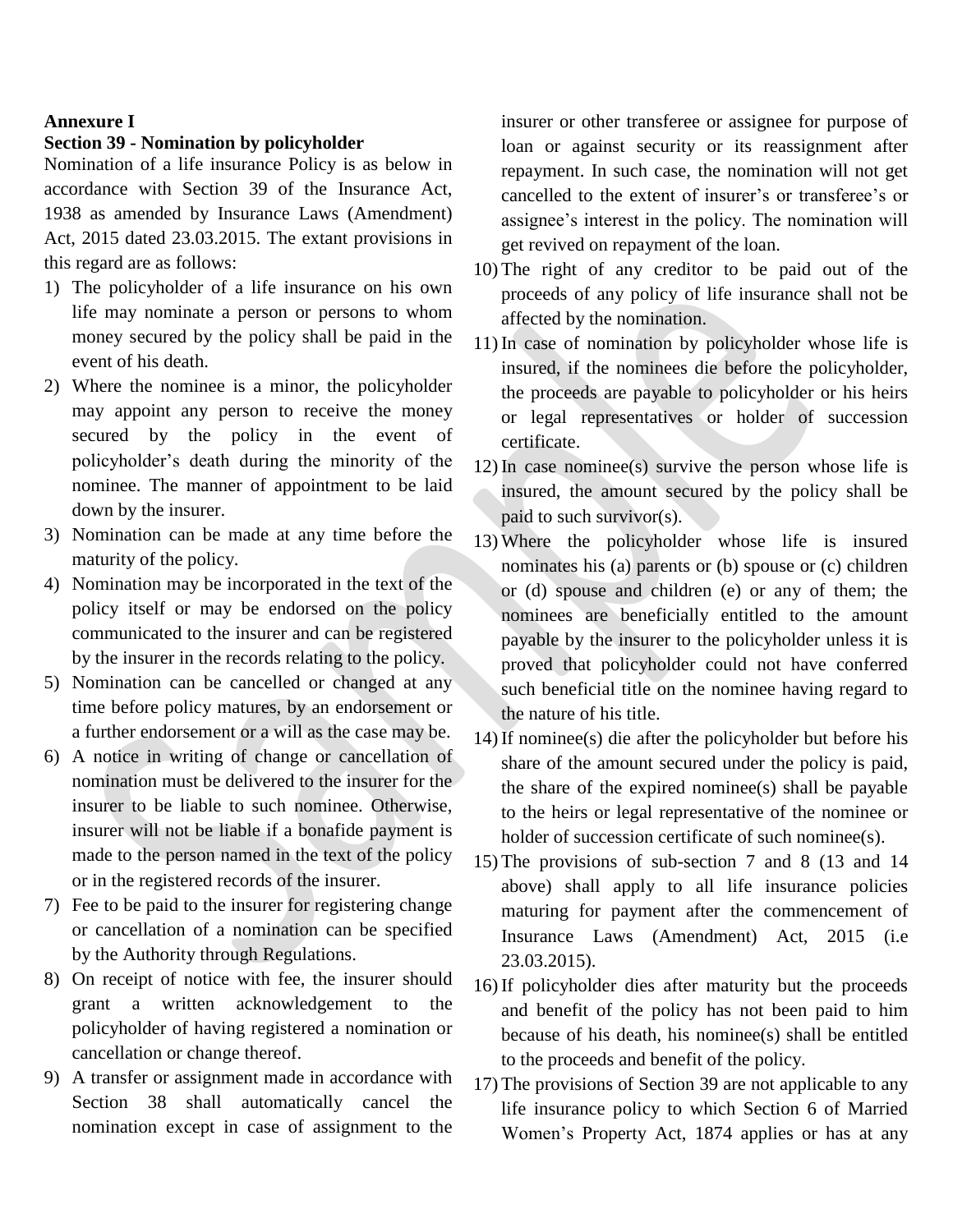time applied except where before or after Insurance Laws (Amendment) Act, 2015, a nomination is made in favour of spouse or children or spouse and children whether or not on the face of the policy it is mentioned that it is made under Section 39. Where nomination is intended to be made to spouse or children or spouse and children under Section 6 of MWP Act, it should be specifically mentioned on the policy. In such a case only, the provisions of Section 39 will not apply.

*[Disclaimer: This is only the relevant extract of the Insurance Laws (Amendment) Act, 2015. Policy Holders are advised to refer to Insurance Laws (Amendment) Act, 2015 dated 23.03.2015 for complete and accurate details.]*